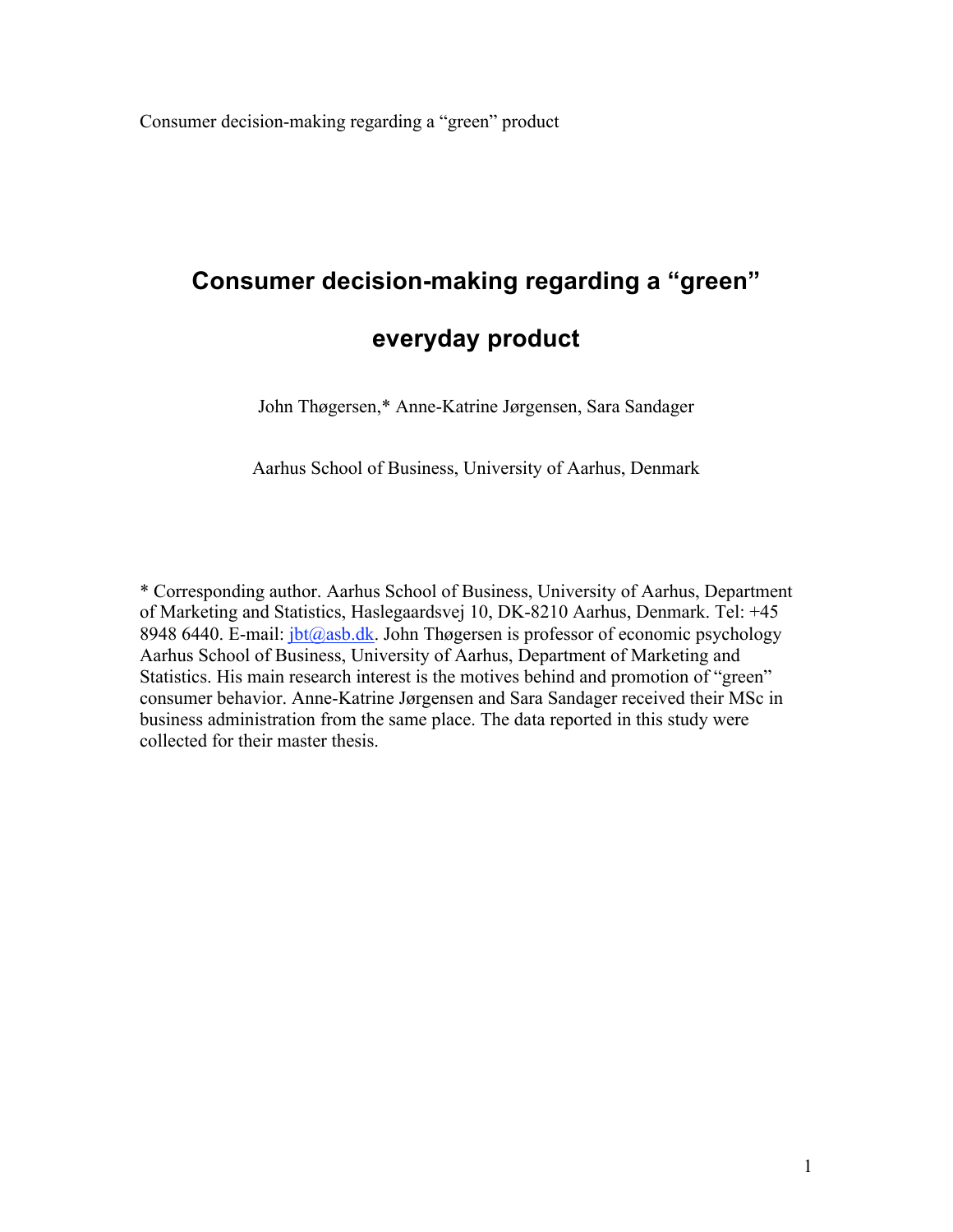# **Consumer decision-making regarding a "green" everyday product**

## **Abstract**

Consumers are often assumed to be more highly involved when choosing "green" than "conventional" products, but does adding a "green" attribute actually make so much difference for how consumers make choices? Does it change the way consumers make decisions when buying groceries or do they just develop another, simple choice heuristics? Based on observation and follow-up interviews of consumers at the milk cold counter in supermarkets, we conclude that, rather than changing the way consumers make decisions when buying groceries, "green" attributes seem to lead to the development of new, simple choice heuristics or to the adaption of time-proven choice tactics, such as habit.

Key words: Decision-making, choice heuristics, "green" products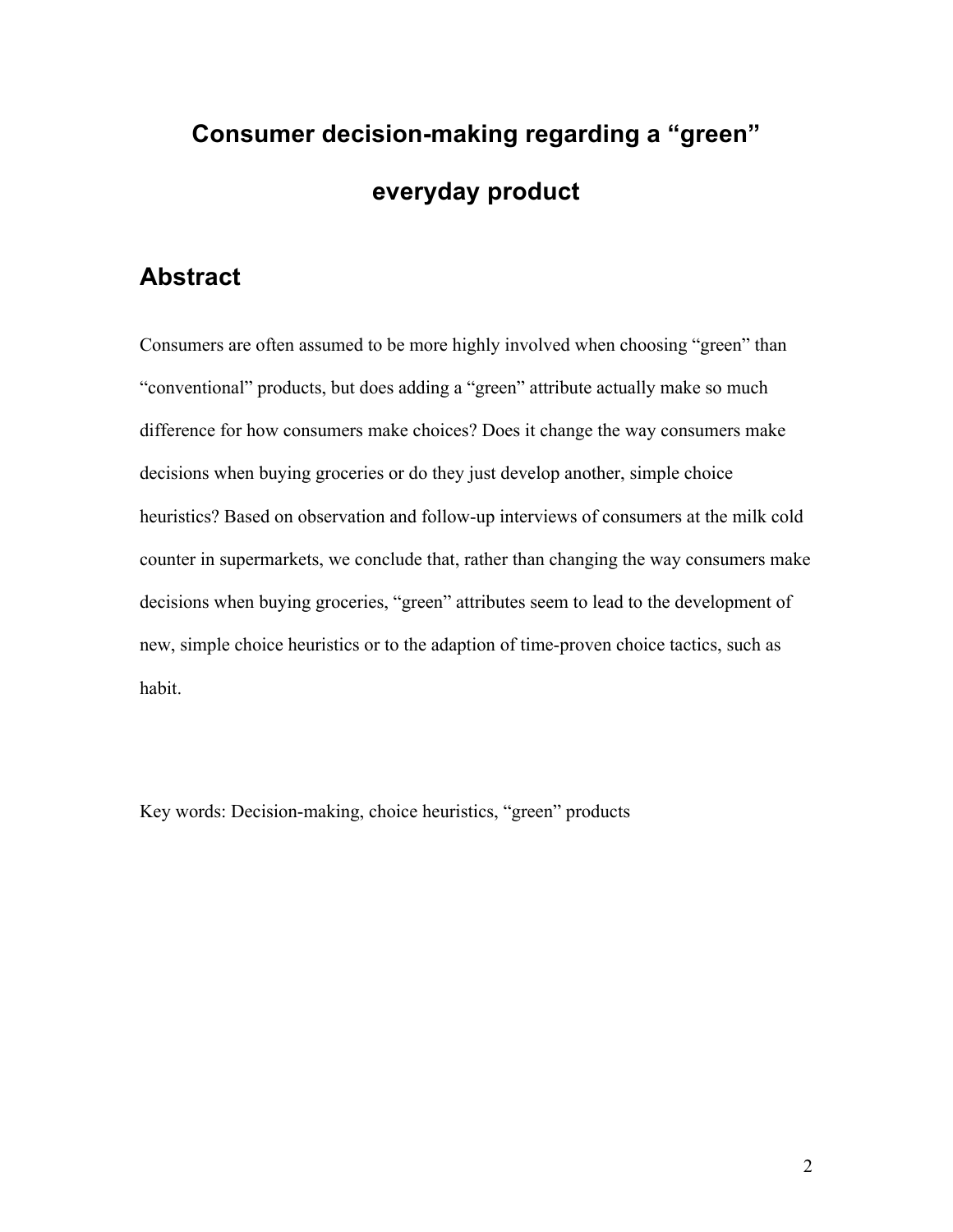# **Consumer decision-making regarding a "green" common repeat purchase product**

As convincingly demonstrated by Hoyer (1984) and others, consumers usually spend little time and effort when buying a common repeat purchase product (e.g., Alden, Hoyer, & Wechasara, 1989; Dickson & Sawyer, 1990; Macdonald & Sharp, 2000). In cases such as this, rather than striving to make the optimal choice, consumers seem content with a satisfactory solution while they minimize the amount of time and effort spent on the decision-making. To reach a satisfactory solution, they employ simplifying heuristics, such as choosing the option with the lowest price or a trusted brand, or just repeating a previous satisfactory choice.

Consumers' low involvement in this type of decisions can be attributed to the small difference between competing options and the low perceived risk. However, although the evidence that consumers are, in general, little involved in this type of decisions is strong, there may be exceptions. It seems likely that a consumer's involvement in the purchase of a common repeat purchase product can be elevated for both situational and enduring reasons (e.g., Richins, Bloch, & McQuarrie, 1992). For instance, a person is likely to be more involved in the choice of common food items for a dinner with important guests than for the usual weekday family dinner. Also, it seems likely that, say, an animal rights activist is in general be more involved with the choice of meat products than the average consumer.

In line with this reasoning, producers often add new features to their products that they hope will elevate consumer interest and involvement. A special case of this is products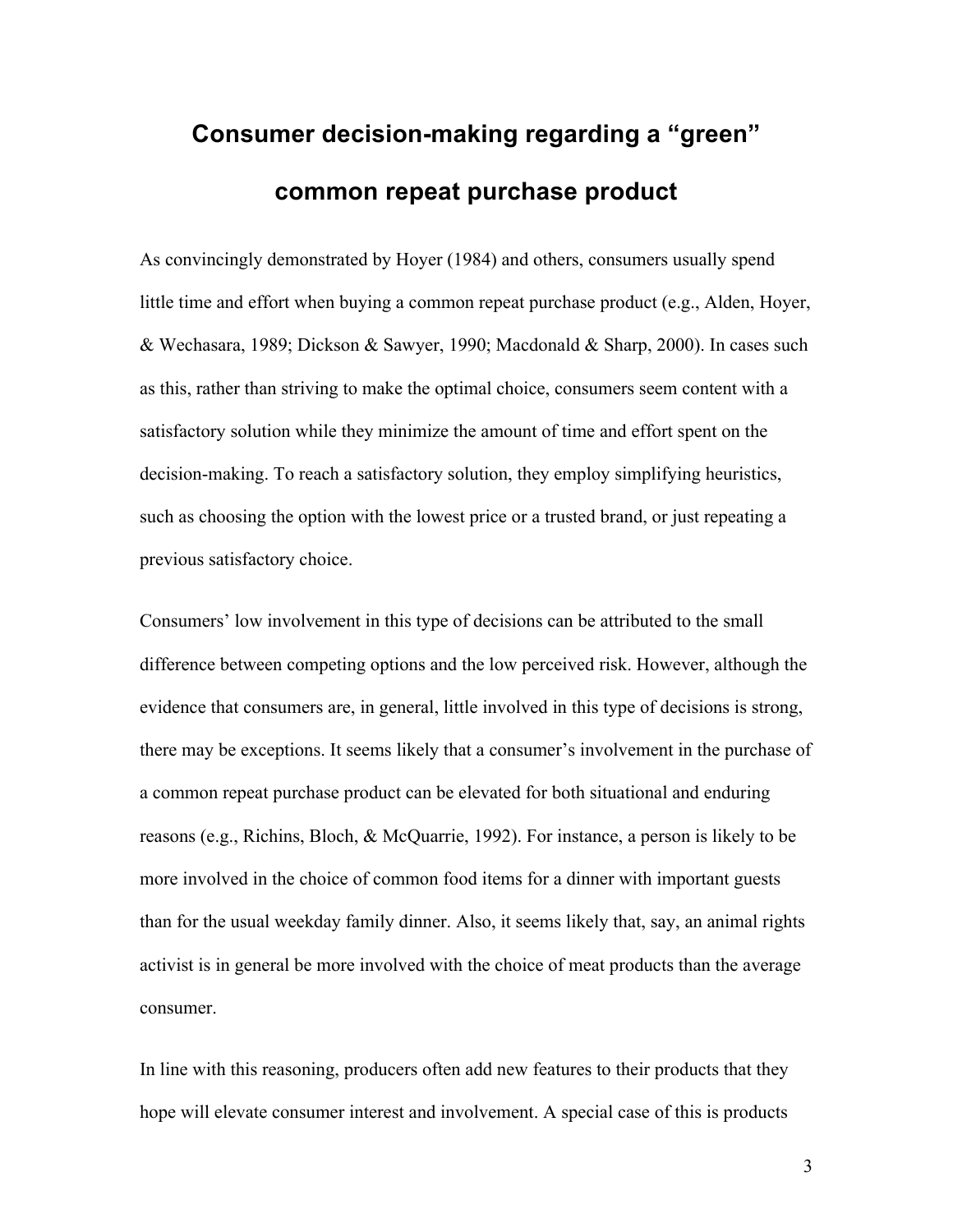with improved environmental and/or ethical characteristics, referred to as "green" products hereafter. It is often assumed that consumer involvement is higher when buying everyday products of this type (e.g., Schifferstein & Oude Ophuis, 1998; Zanoli & Naspetti, 2002). When innovative "green" products (i.e., organic food products, phosphate free detergents, etc.) are introduced on a market, low consumer involvement represents a barrier to entry (cf., Kleiser & Wagner, 1999). Hence, such "market challengers" undoubtedly hope that the "green" attribute will catch consumers' attention, increase their involvement in the buying process and make them devote sufficient time and effort to the task to notice and comprehend the new product's distinguishing characteristics. If this hope is borne out, it will greatly enhance the new product's likelihood of getting a foothold in the market.

However, whereas a number of studies show that there are segments of consumers that are highly involved in protecting the environment in general (e.g., Dunlap, 2002) or in more specific environmental and/or ethical issues related to consumption (e.g., de Ferran & Grunert, 2007; Manzo & Weinstein, 1987; Vining & Ebreo, 1990), there is a lack of empirical evidence documenting whether or not this broader and (usually) enduring involvement is also reflected in (a higher involvement in) the choice of a "green" product. It is the objective of this paper to fill this gap.

#### Hypotheses

The empirical study reported in the following tests a number of hypotheses regarding consumers' choice of a "green" common repeat purchase product. The studied product is drinking milk and the context is an ordinary shopping situation in a Danish supermarket. Close to 30% of the drinking milk sold in Danish supermarkets is organic milk (Biisgård,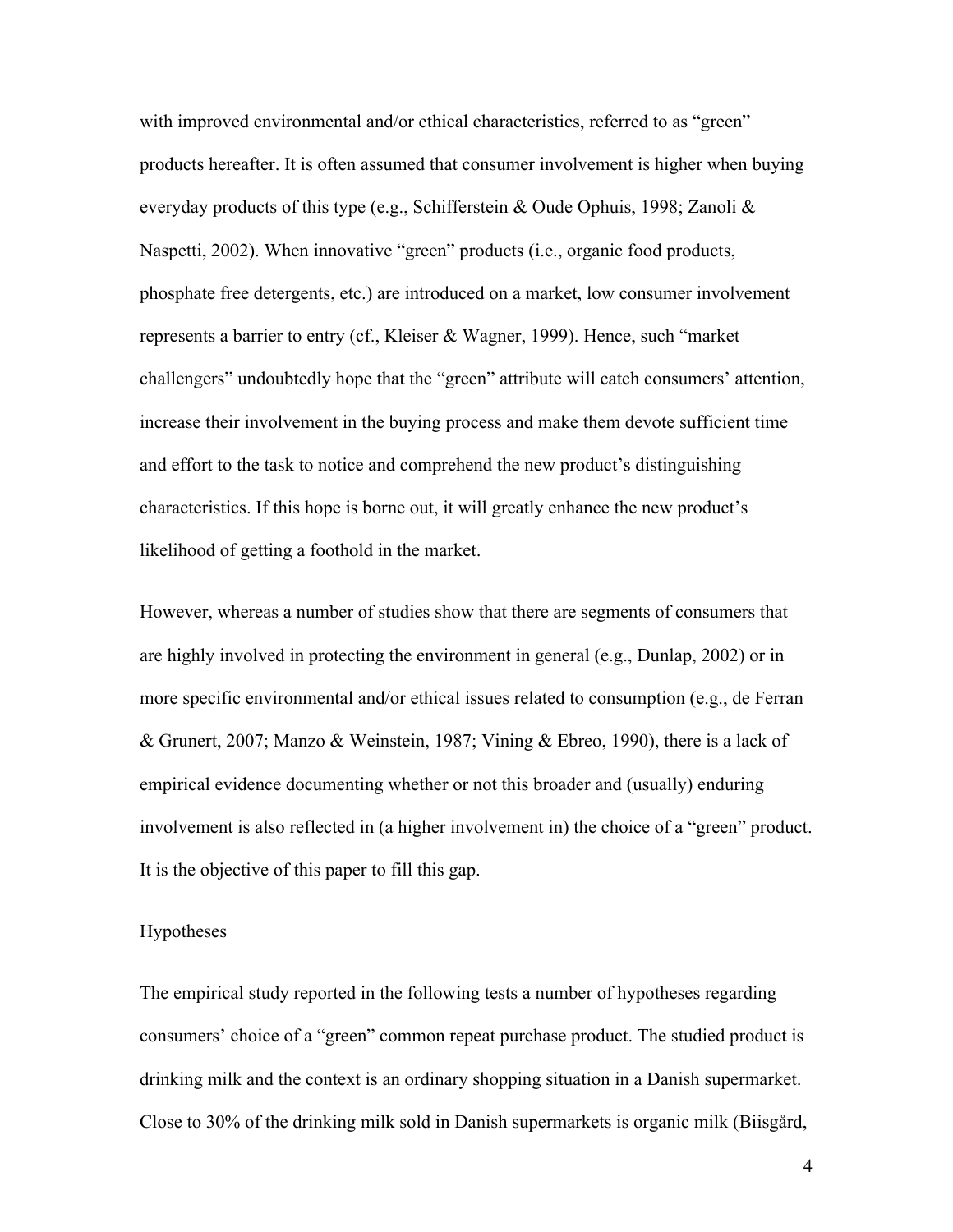2006), that is, milk with a "green" attribute. This makes this product category and context a suitable case for studying whether decision-making differs between consumers choosing "green" and "non-green" products.

The fact that large segments of consumers are highly and enduringly involved with environmental issues, as previously mentioned, may have implications for how they choose everyday products. Decision making research has thoroughly documented that high involvement in a decision leads to the employment of a more extensive or deliberate decision-making mode (Chen & Chaiken, 1999; Fazio & Towles-Schwen, 1999; Petty, Cacioppo, & Goldman, 1981). However, in cases where a person has made the same lowrisk choice many times before, as may often be the case for a "green" everyday product, he or she may be little involved with a specific choice decision, although they are highly involved with the general (in this case, environmental) issue (Richins, et al., 1992). For example, d'Astous, Bensouda, and Guindon (1989, p. 348) found that "even for a relatively important, less frequently purchased product category such as analgesics, consumers do not engage in complex decision making processes". Results such as these suggest that, rather than employing a different decision-making mode, the availability of "green" alternatives may lead to consumers learning new (simple) heuristics for choosing everyday products (Thøgersen, 2002).

Specifically, the study was designed to answer the following questions: Do consumers who choose "green" (i.e., organic) milk (a) perform a more extensive information search and/or (b) use more time for choosing milk than consumers who choose conventional milk? Do "green" consumers perform a more deliberate decision-making process at the point of purchase than "conventional" consumers? If they use simple choice heuristics, do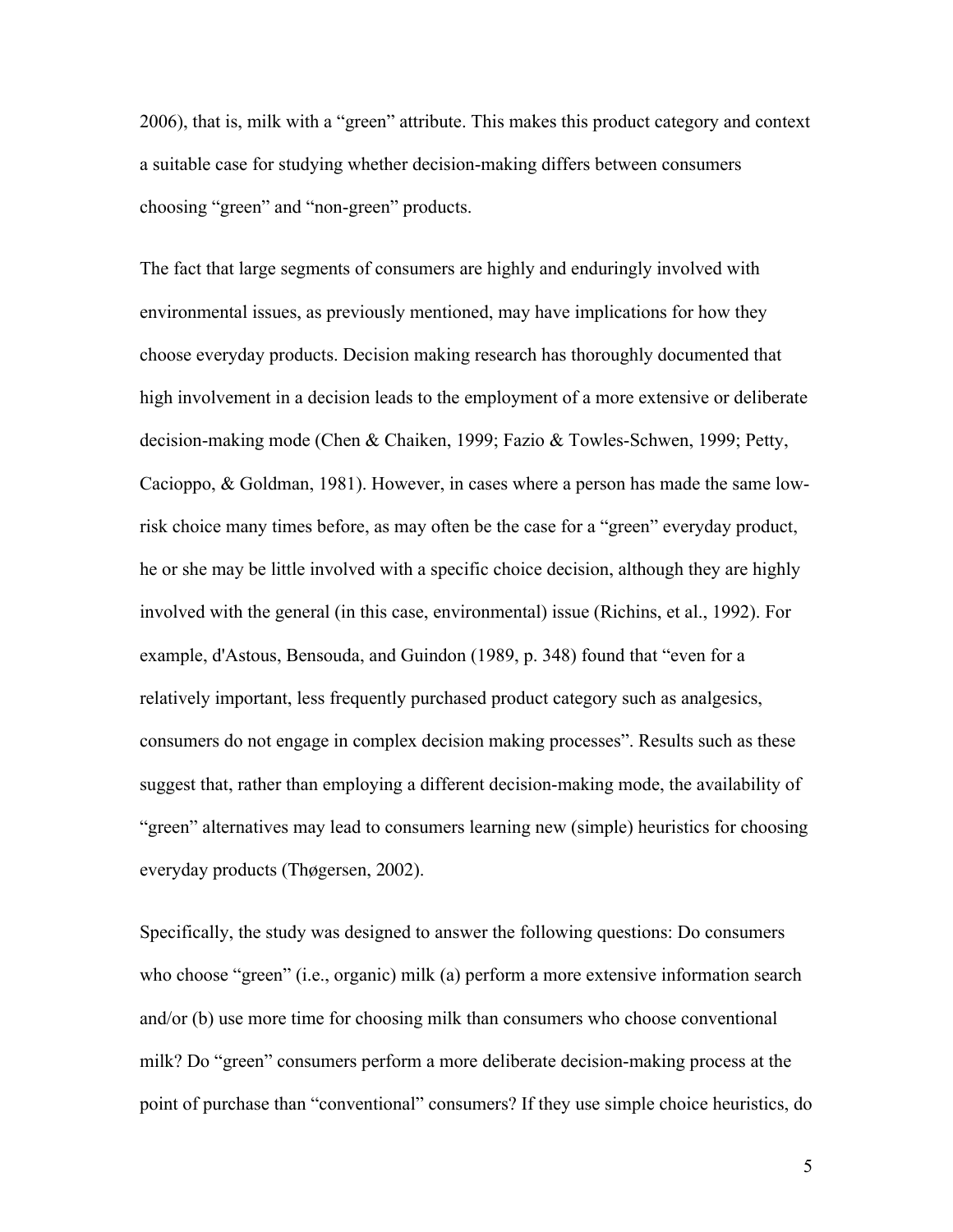"green" consumers use different heuristics than "conventional" consumers? Our expectations are expressed in the following hypotheses:

H1: Consumers buying "green" everyday products are more involved in the buying decision than consumers buying "conventional" products, which means that they employ a more deliberate decision-making mode as reflected in a larger amount of information acquisition in the choice situation and longer time used to make the choice.

H2: Consumers buying "green" everyday products use different (simple) choice heuristics than consumers buying "conventional" products.

## **Method**

In order to answer our research questions and test the hypotheses, we used a combination of methods (cf., Hoyer, 1984): (1) unobtrusive observation of participants when choosing drinking milk in a retail outlet, (2) followed by a brief questionnaire-based interview focusing on the participant's choice tactics and experience with this type of purchase, and (3) concluding with participants filling out a questionnaire capturing their involvement in buying organic food.

The advantage of the unobtrusive observation method is that it makes it possible to register participants' behavior without influencing it (e.g., Hoyer, 1984; Zikmund, 2000). Other important advantages are independence of participants' ability to remember and report their behavior and/or to correctly understand a question. Especially, due to the automaticity of frequently repeated acts such as the ones studied here, most consumers may simply not be aware of exactly how much information they search or how long time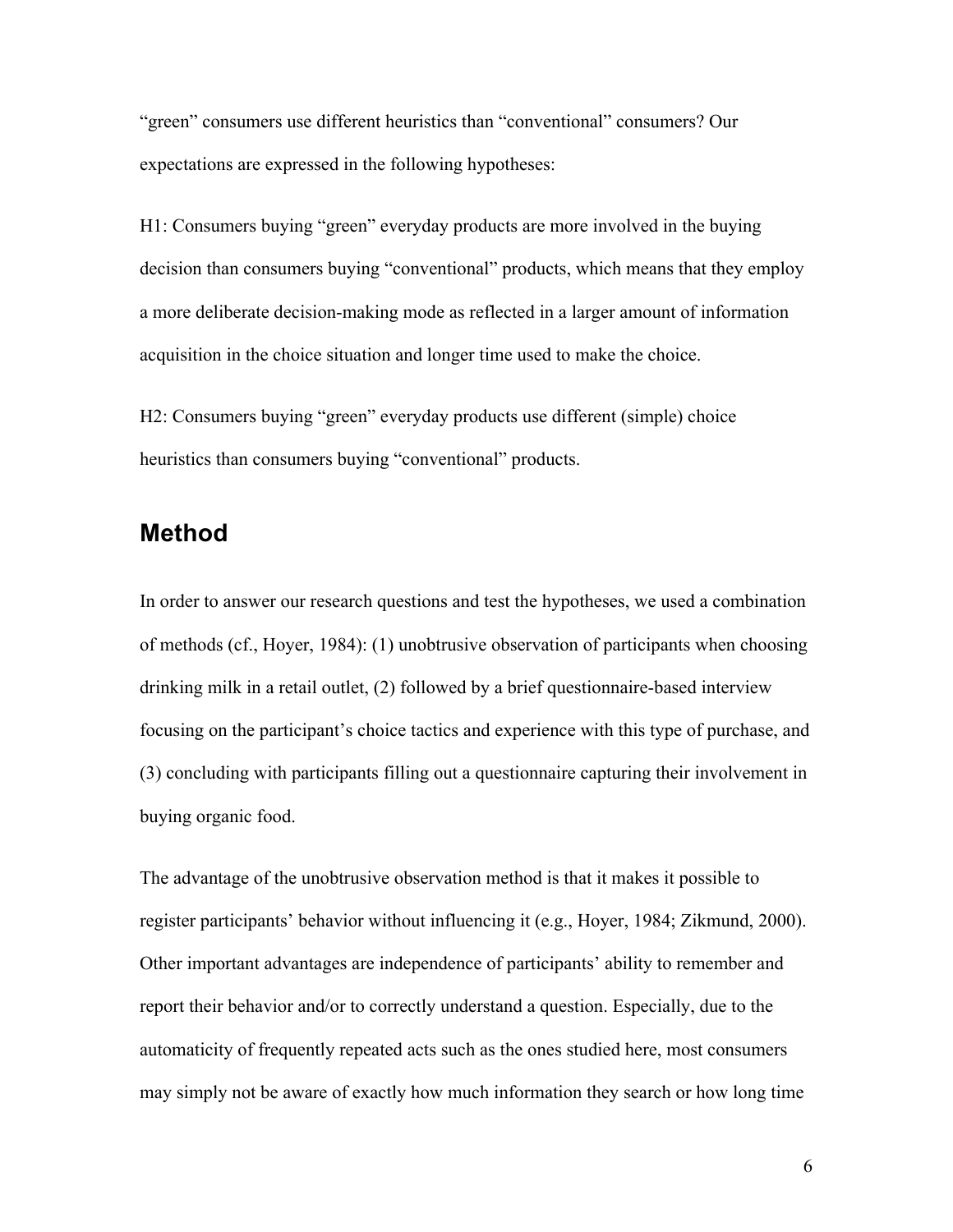they use for making the choice (only that it is brief!). Important disadvantages of the observation method are that it is demanding in terms of time and meticulousness (Zikmund, 2000) and that it is not possible to observe psychological states in the participants, such as beliefs, attitudes, preferences and involvement. It is also not possible to observe whether the participant is shopping for him or herself or for somebody else.

For these reasons, the observations were supplemented by personal interviews, carried out right after the observation (Hoyer, 1984; Pieters, 1988). It is assumed that immediately after the choice the reason(s) for making the choice is (are) still fresh in memory and it is therefore possible for the participant to report it with a high level of precision. Hence, the objective of the interview is to provide insight into the reasons and motives behind the participant's choice (Hoyer 1984).

The participant's involvement in buying organic food (the specific "green" issue) is measured by means of Zaichkowsky's (1985) thoroughly validated involvement scale (e.g., Bruner, Hensel, & James, 2005; Foxall & Pallister, 1998).

#### *Data collection*

Observations and interviews were carried out in May 2007 in a well-assorted supermarket (SM) and a discount store (DS) in the second largest city of Denmark, Aarhus (population  $\approx$  300,000). The two locations were selected in order to reach a broad sample of the general population and to control whether the breath of the assortment in the store (which differs between the two store types) makes any difference. The assortment of the SM/DS contained 6/4 different brands of drinking milk of which 2/1 were organic milk.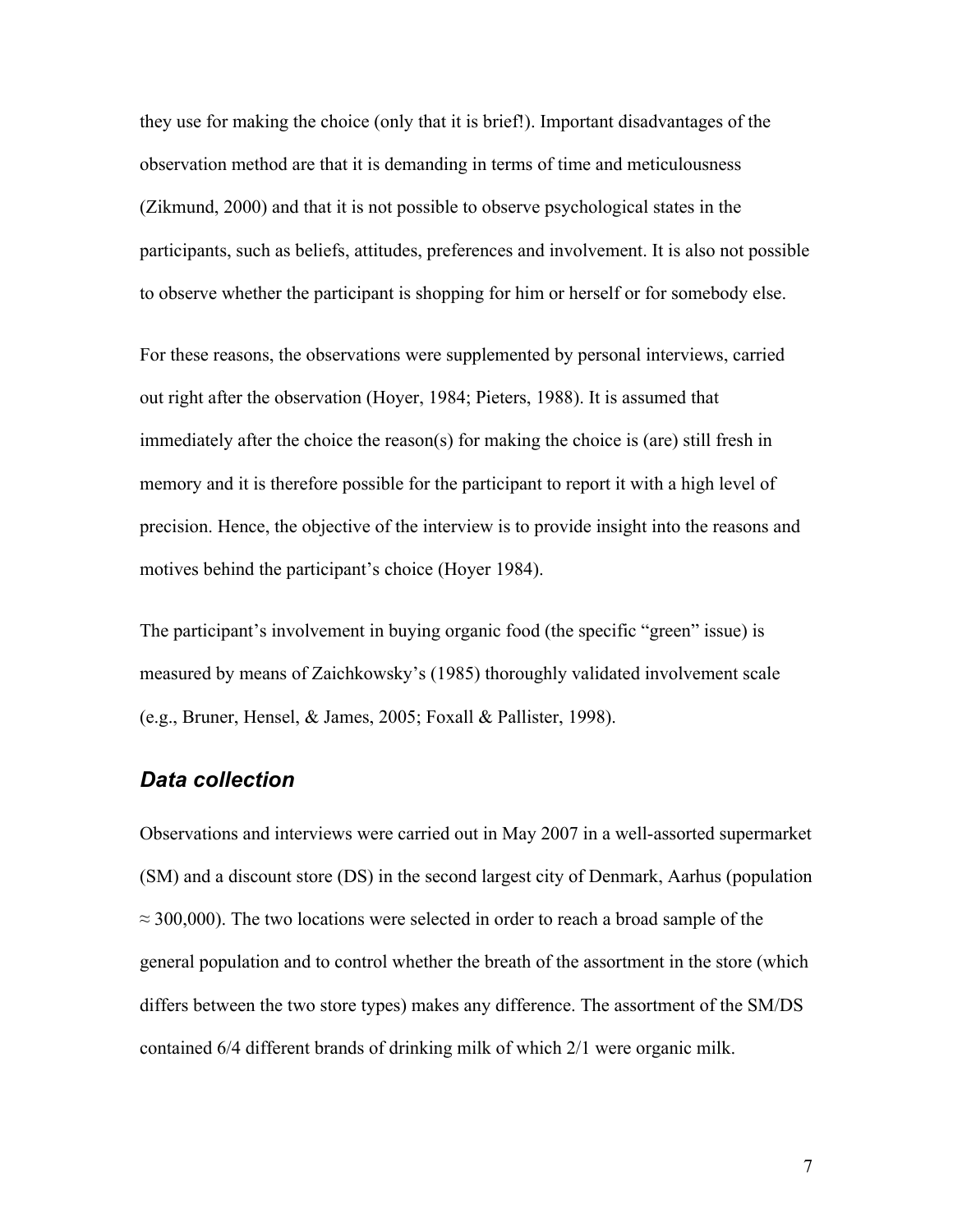Observations and interviews were made during two whole days in both stores in order to correct for possible effects of time of day or day of the week.

An observation form was designed for each shop designed so as to make it quick and easy for the observer to register observations regarding information search and search time in an objective and unequivocal way. The observer also registered the observee's gender and approximate age.

A pilot and training session was carried out in the SM before the actual data collection. In addition, the questionnaires were pre-tested with five individuals and slightly adjusted based on their reactions.

Participants in the study were consumers buying drinking milk in the two stores at the time of the study. The data collection was carried out by the second and third author. One of the researchers discretely and unobtrusively observed consumers at the milk cold counter and filled out the observation form and the other contacted participants after they had put drinking milk in their shopping carts and left the counter, asked them to participate in a brief interview, and carried out the interview (assisted by the other researcher). At the conclusion of the interview, the participant was asked to fill out a onepage questionnaire with the involvement scale. The next observation started as soon as the former interview ended.

All shoppers at the store's milk cold counter at the time of the study and when no other shopper was being interviewed were observed and interviewed. In total, 185 consumers were observed, 98 in the SM and 87 in the DS. Thirty shoppers refused to participate in the interview and of those agreeing to the interview, two refused to fill out the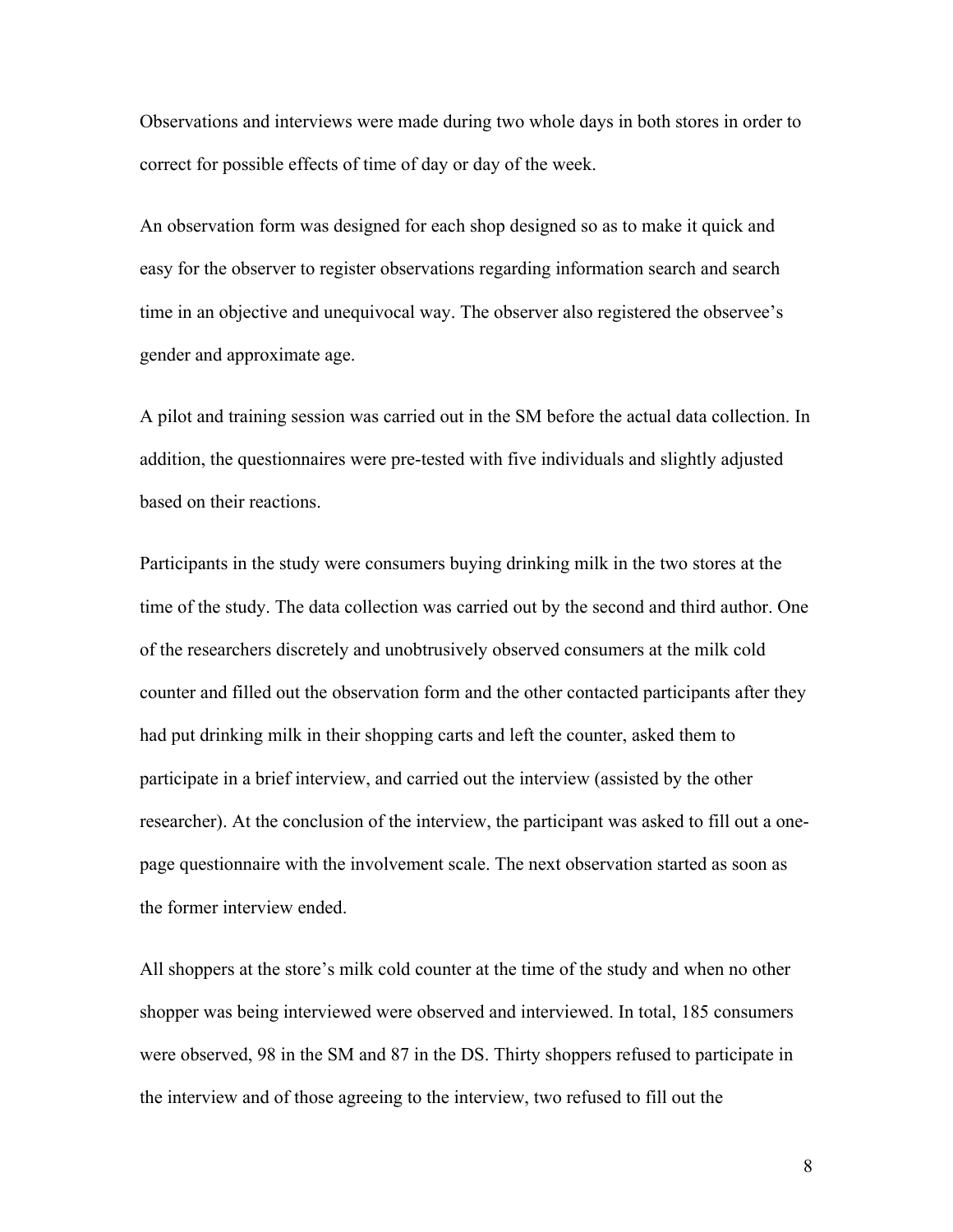involvement questionnaire and another five involvement responses were rejected because the response pattern revealed that they had answered the scales mechanically without noticing the reversed poles of some scales. Hence, the response rate for the main interview/the involvement interview was 84/80%. Lack of time was the primary reason for refusing to participate. No incentives for participation were offered. The gender distribution did not differ between the rejecters and those agreeing to participate (chisquare  $= 2.831$ ,  $p = .09$ ). Slightly more observees in the SM than in the DS refused to participate in the interview, but the difference was not significant (chi-square  $= 2.625$ , p  $=$ .11). The two groups also did not differ on any of the observations reported in Table 1 (t's  $< 1.5$ , p's  $> .15$ ).

The participants were 62/38% female/male. Their age distribution was: 20-24 y.o.: 13.6%, 25-34 y.o.: 25.3%, 35-44 y.o.: 15.6%, 45-54 y.o.: 24%, 55-64 y.o.: 12.3%, 65-90 y.o.: 9.1%. They had bought drinking milk from 1 to 75 years ( $M = 22.3$  years). The number of previously bought drinking milk brands varied from 1 to 23 ( $M = 4.1$ ).

#### *The questionnaire*

The interview started with an open question regarding the reason(s) for choosing the chosen brand of drinking milk. Then came questions about choice tactics, experience with the product class and the brand, brand loyalty, perceived influence from factors inside and outside the shop and, finally, demographic questions.

Involvement was measured on a 7-point ten items semantic differential scale translated and adapted from Zaichkowsky (1985). After an introduction, participants were requested to fill out 10 semantic differentials with regard to the sentence: "I find the *purchase* of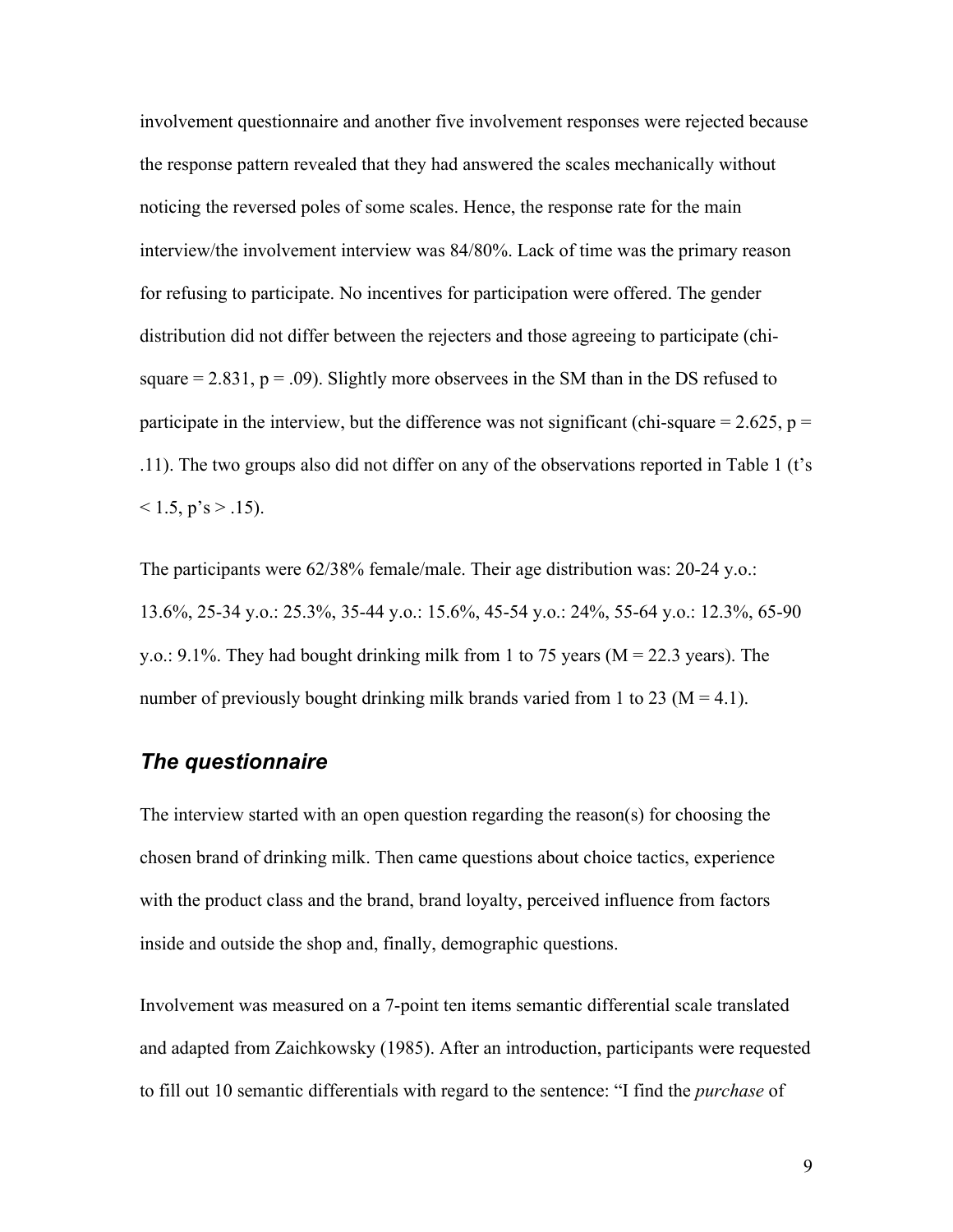organic food…" (emphasis in the questionnaire). The 10 differentials included pairs such as important-unimportant, involving-uninvolving, and boring-interesting. In order to avoid mechanical scale use, half of the differentials had the positive pole to the right and the other half to the left. For the present purpose, the average score on the ten items (after reversing the scales so that a higher number means higher involvement) was used as an indicator of the participant's involvement in buying organic food ( $M = 4.49$ , s.d. = 1.56, Cronbach's alpha  $= .95$ ).

## **Results**

### *Validity check*

Thirty-five percent of the observed shoppers chose organic milk. Consistent with the assumption that consumers buying "green" everyday products are more involved in the buying decision than consumers buying "conventional" products, shoppers choosing organic milk were significantly more involved in buying organic food than shoppers choosing conventional milk ( $M_0 = 5.41$ ,  $M_c = 3.98$ ; p < .001). Hence, it is highly unlikely that the observed choices between organic and conventional milk were made randomly or that the choice of organic milk is unrelated to the shopper's involvement in buying organic food.

#### *Information search and time-use*

Table 1 reports the most important results regarding the amount of information search and the time spend for making the choice separately for consumers who chose organic and conventional milk. Eight consumers who bought both types of milk are included among the organic consumers. Participants in the two retail stores did not differ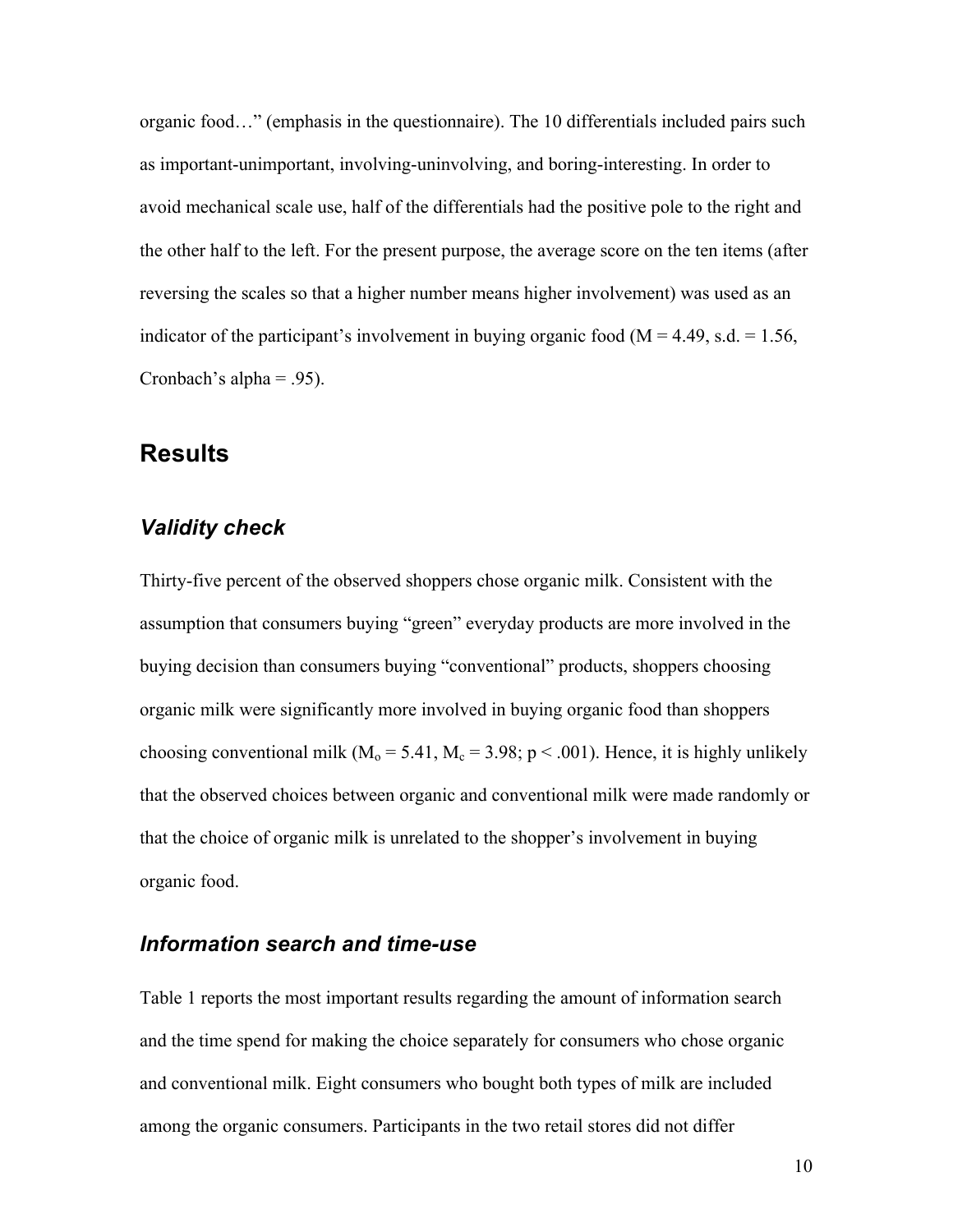significantly at the Bonferroni-corrected .01 significance level on any of the variables reported in Table 1 (t[examined] = 1.601,  $p = .11$ ; t[picked] = 1.136,  $p = .26$ ; t[within] = 1.992, p = .05; t[between] = 0.427, p = .67; t[time] = 1.470, p = .14). Hence, the observations were pooled.

None of the differences appearing in Table 1 between consumers choosing organic and conventional milk were significant at the Bonferroni-corrected .01 significance level  $(t[examined] = 0.427, p = .44; t[picked] = 2.276, p = .03; t[within] = .0.432, p = .67;$ t[between] =  $0.755$ , p = .45; t[time] = 1.333, p = .18). Few consumers in both the conventional and the organic group inspected more than one milk carton before making the choice and even fewer made any comparisons, within or between brands. As a consequence, the whole choice process was very fast, only about 5 seconds on average in both groups.

#### Insert Table 1 around here

These results are consistent with findings regarding the choice of other everyday products, such as detergents (Hoyer, 1984), toothpaste, margarine, coffee, and cereals (Dickson & Sawyer, 1990), and with the assumption that consumers are little involved in the choice of drinking milk. However, they are *inconsistent* with the assumption that a "green" attribute increases the consumer's involvement in the choice of such a product and with hypothesis H1. The questionnaire study revealed that, when intercepted for this study, the "organic" shoppers had bought the chosen organic brand for 6.5 years, on average. Hence, the average organic shopper had considerable routine in making this choice.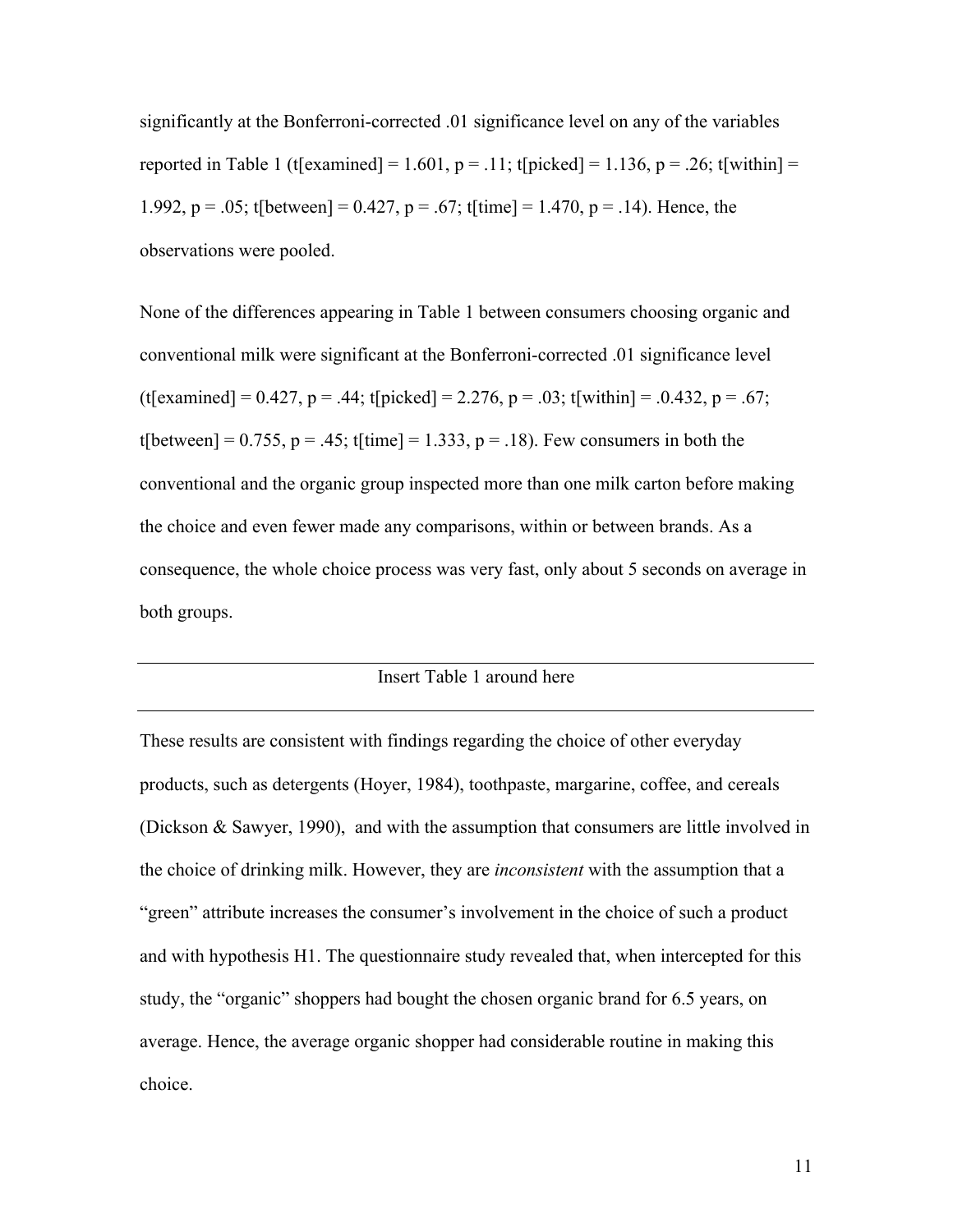#### *Choice tactics*

Responses to the open-ended choice tactics question were classified into more abstract categories independently by each of the two last authors. Following Hoyer (1984), we used a separate category for multiple statements. Single statement responses were classified into the four categories proposed by Hoyer (1984) (price tactics, affect tactics, performance tactics, and normative tactics) if it was meaningful. Responses that were still non-classified after this step were then studied in order to ascertain whether they contained additional meaningful choice tactics categories. This led to the identification of a habit tactics category. The two judges agreed about the classification of individual responses in practically all cases. The few cases of disagreement were settled by discussion among the judges. Table 2 reports the classification and distribution of the responses to the open-ended choice tactics question.

As shown in Table 2, 88% of the 155 shoppers that agreed to participate in the interview gave only a single reason for their choice, such as "because it's the cheapest" or "because it's organic." Sixteen participants mentioned two reasons, such as "it's organic and I like the taste," and two participants gave three reasons. These findings resemble what is reported in previous research (e.g., Hoyer, 1984) and are usually assumed to reflect that consumers use simple choice tactics rather than an extensive and systematic problem solving process in cases such as these.

## Insert Table 2 around here

Consistent with hypothesis H2, the choice tactics differ between organic and conventional consumers. Obviously, the biggest difference is with regard to using organic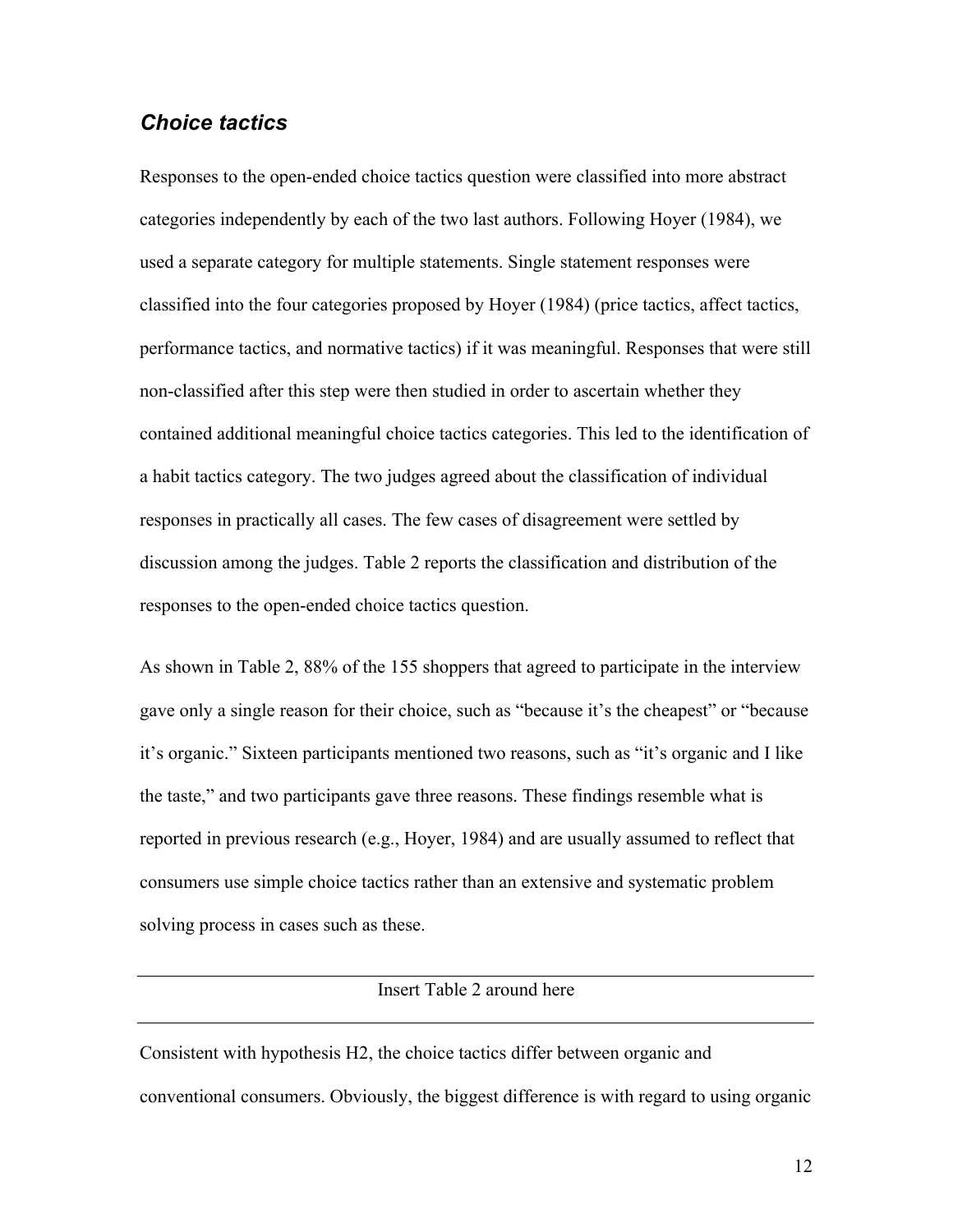as a choice criterion, which 54% of the organic consumers (35% as the only reason) and only one of the conventional consumers did.<sup>1</sup> At a higher level of abstraction, this also means that organic consumers were significantly more likely to use a simple performance tactic than conventional consumers (54 vs. 21%, not including subjects giving multiple answers, chi-square =  $17.442$ ,  $p < .001$ ). On the other hand, organic consumers were significantly less likely to mention the price as the reasons for the choice (4 vs. 27%, chisquare  $= 12.270$ ,  $p < .001$ ). Nine percent said that they had developed a habit of buying organic milk. The proportion using habit tactics did not differ significantly between conventional and organic shoppers (chi-square  $= .647$ ,  $p = .42$ ).

What is perhaps less obvious is that organic consumers were significantly more likely than conventional to give multiple reasons for the choice (20 vs.  $8\%$ , chi-square = 5.071,  $p < .05$ ). These findings suggest that consumers that choose the "green" alternative differ from "conventional" consumers not only with regard to the specific choice heuristics employed, but also with regard to how many aspects of the options they consider when making the choice. Hence, it seems that consumers choosing the "green" alternative do actually deliberate more when making the choice, as suggested by hypothesis H1, but the amount of deliberation is still very limited. The facts that the shoppers know the product very well and that the choice entails very little risk seems to be considerably more important for the type of choice process implemented than the presence of a "green" attribute.

<sup>&</sup>lt;sup>1</sup> This one conventional consumer mentioned non-organic as one of two reasons for choosing a particular brand.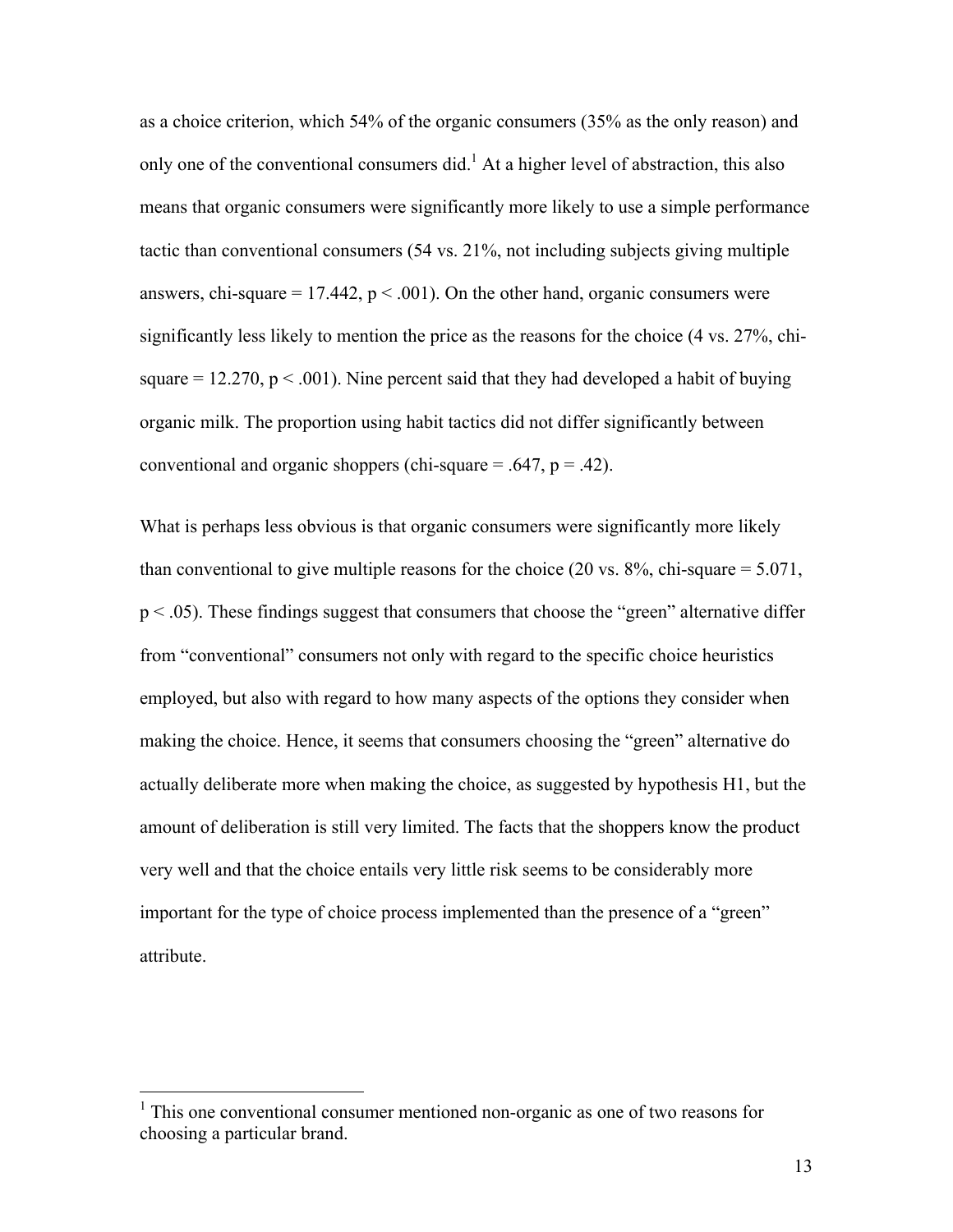### *Explaining choice tactics*

A series of explorative stepwise discriminant analyses were performed in order to obtain a deeper knowledge of how consumers using different choice tactics differ and a sense of the reason(s) why they use different choice tactics, drawing on the observations and individual background characteristics collected by means of the questionnaire. The choice tactics groups are the five aggregate groups identified in Table 2, with two exceptions. First, the performance tactics and the affect tactics groups were merged (cf., Hoyer, 1984). Second, because the objective of this study is to investigate the impacts on choices of adding a "green" attribute to a product, the performance-and-affect tactics group was divided into those using organic as a choice criterion and the rest. Further, for this purpose ten subjects quoting organic as one of multiple reasons for making the choice were included in the "organic tactics" group.

In the first step, each of the following five groups of variables' ability to discriminate between choice tactics groups was tested separately: (1) decision effort variables, (2) demographic variables, (3) experience variables, (4) attitudinal variables, and (5) perceived influence by marketing stimuli variables. Next, the "surviving" variables from each of these analyses were pooled and a final stepwise discriminant analysis was carried out. We summarize the results of these analyses before presenting an integrated view of how the variables discriminate between choice tactics groups in Table 3.

According to the first set of discriminant analyses, information search effort and time variables (Table 1) do not discriminate between individuals using different choice tactics  $(F(4, 129)$ 's < 1.68, p's > .15). Age is the only demographic variable that discriminates between individuals using different choice tactics  $(F(4, 129) = 6.483, p < .001)$ . None of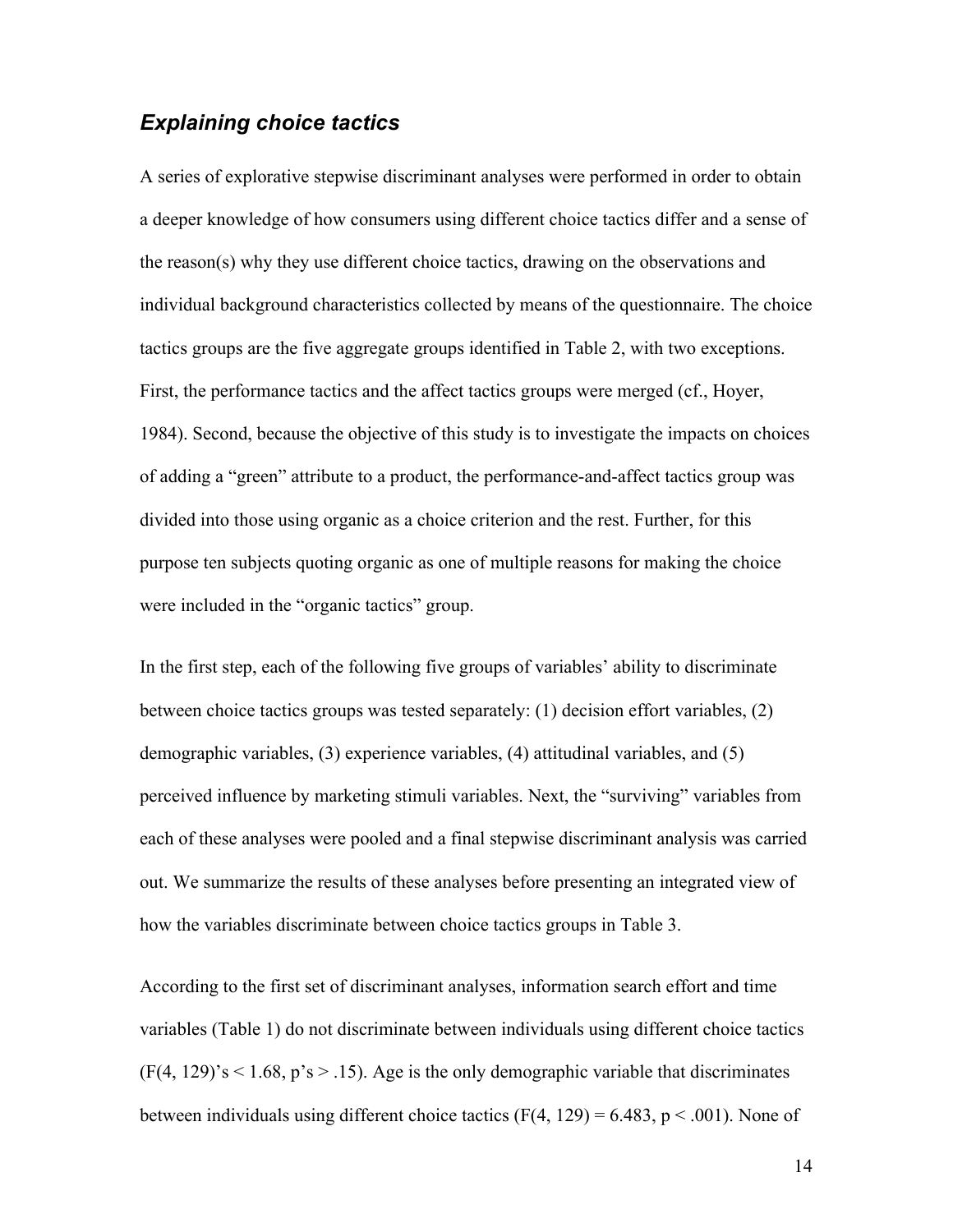the other demographic variables (gender, education, household size, children in the household) seems to make any difference  $(F(4, 129)$ 's  $\leq 1.04$ , p's  $> .39$ ). Except one (number of different brands of milk ever bought), all of the registered experience variables (product category experience, brand loyalty, brand experience, and past behavior w.r.t. organic milk) discriminate between the groups, but when the two mentioned last are entered into the equation, none of the others are significant (F(4,  $129$ 's < 2.84, p's > .05). Past behavior w.r.t. organic milk is the strongest discriminator among these variables (F(4, 129) = 20.765,  $p < .001$ ) and brand experience is second  $(F(4, 129) = 5.230, p = .001)$ . Both brand preference  $(F(4, 123) = 3.944, p < .01)$  and involvement in buying organic food  $(F(4, 123) = 5.094, p = .001)$  discriminate significantly between the groups, also when both are controlled. The final analysis in the first step revealed that, among four marketing communication vehicles coved by the questionnaire (ads, packaging information, special offer tags, and price tags), only the attention paid to the last two (i.e., price information) discriminates significantly between groups and when the last one is controlled  $(F(4, 129) = 36.591, p < .001)$ , none of the others discriminates significantly (F(4, 129)'s  $\leq$  1.12, p's  $>$  0.05). The suppression of the effect of attention to special offer tags suggests that consumers perceive them as a special case of price tags. Hence, we will not discuss special offer tags separately any further.

A total of nine discriminating variables were identified in this first step. When controlling for other variables in the same category, the influence of three variables was suppressed while six remained significant. The hierarchical relationship between the discriminating variables is further emphasized when the six "surviving" variables are included in the final discriminant analysis. Under these conditions, only past behavior with regard to organic milk and attention to price signs are significant, suppressing the influence of the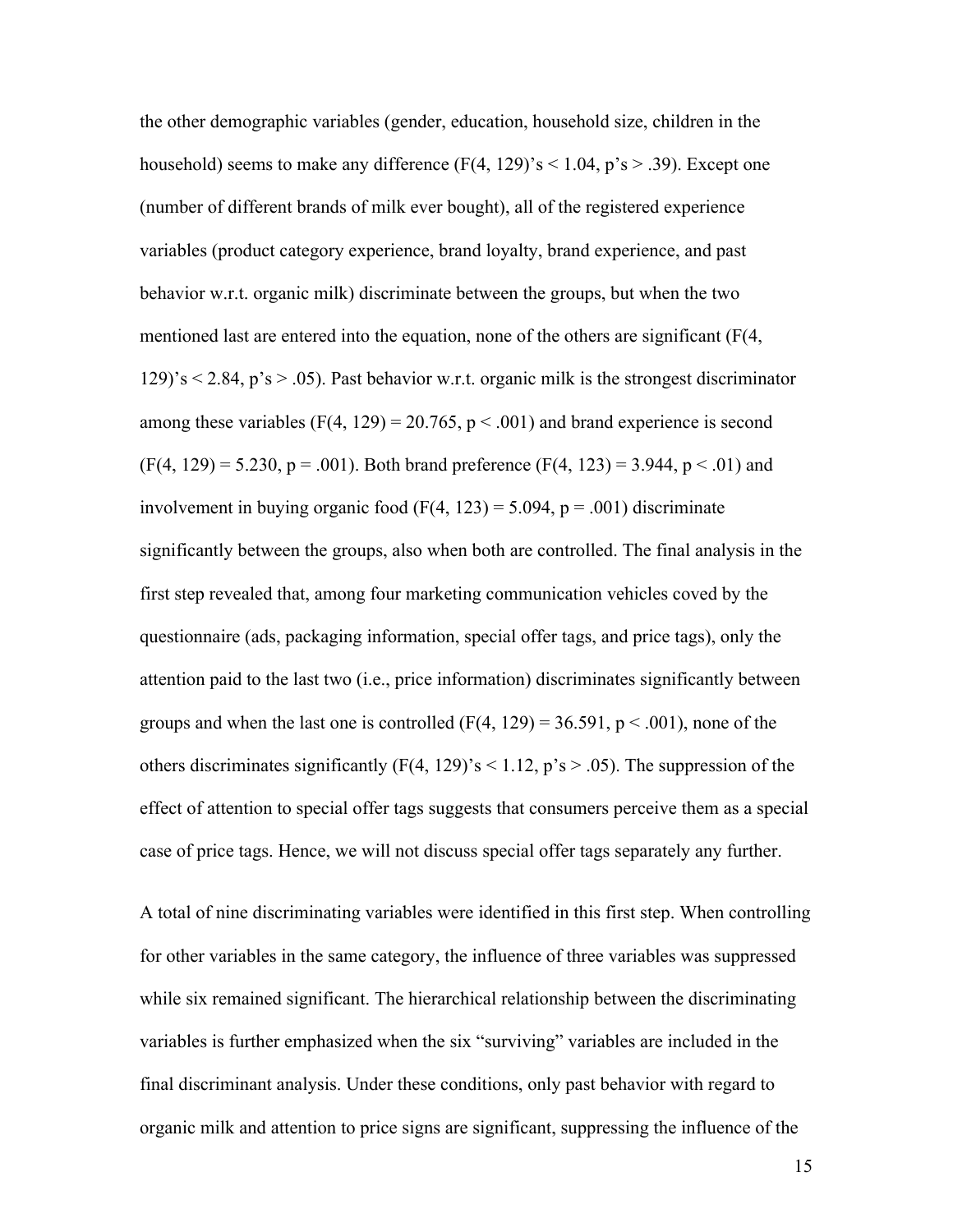other four variables. Suppression does not mean that the suppressed discriminators are necessarily unimportant, but their influence is indirect and mediated through one or more of the "surviving" variables (cf., Baron & Kenny, 1986).

That the two latter variables discriminate between the choice tactics groups is perhaps too self-evident to be really informative. Hence, in order to obtain a more informative, and complete, picture of the reasons why consumers use different choice tactics, Table 3 reports univariate analyses of all nine discriminating variables while also indicating their hierarchical structure.

Not surprising, the significant effect of attention to price tags is due to those using price heuristics paying more attention than the other four groups (Table 3). The other four groups do not differ significantly from each other on this variable ( $p's > .13$ ). It is less obvious that the significant effect of age is due to those using price heuristics being substantially younger than the other groups. The other four groups do not differ significantly from one another with regard to age ( $p's > .65$ ). The effect of length of experience at both the product category and the brand level follows the same pattern as age, those using price heuristics having significantly shorter experience at both levels and none of the other groups differing significantly from one another ( $p's > .41$ ). It seems that, for a product as common as drinking milk, the age variable is sufficient to capture the length of product class and brand experience.

It is also not very surprising that the significant effect of past behavior regarding buying organic milk is due to those using organic heuristics having performed this behavior more consistently in the past than the other four groups. The other groups do not differ significantly from one another on this variable ( $p's > .28$ ). Past behavior is sometimes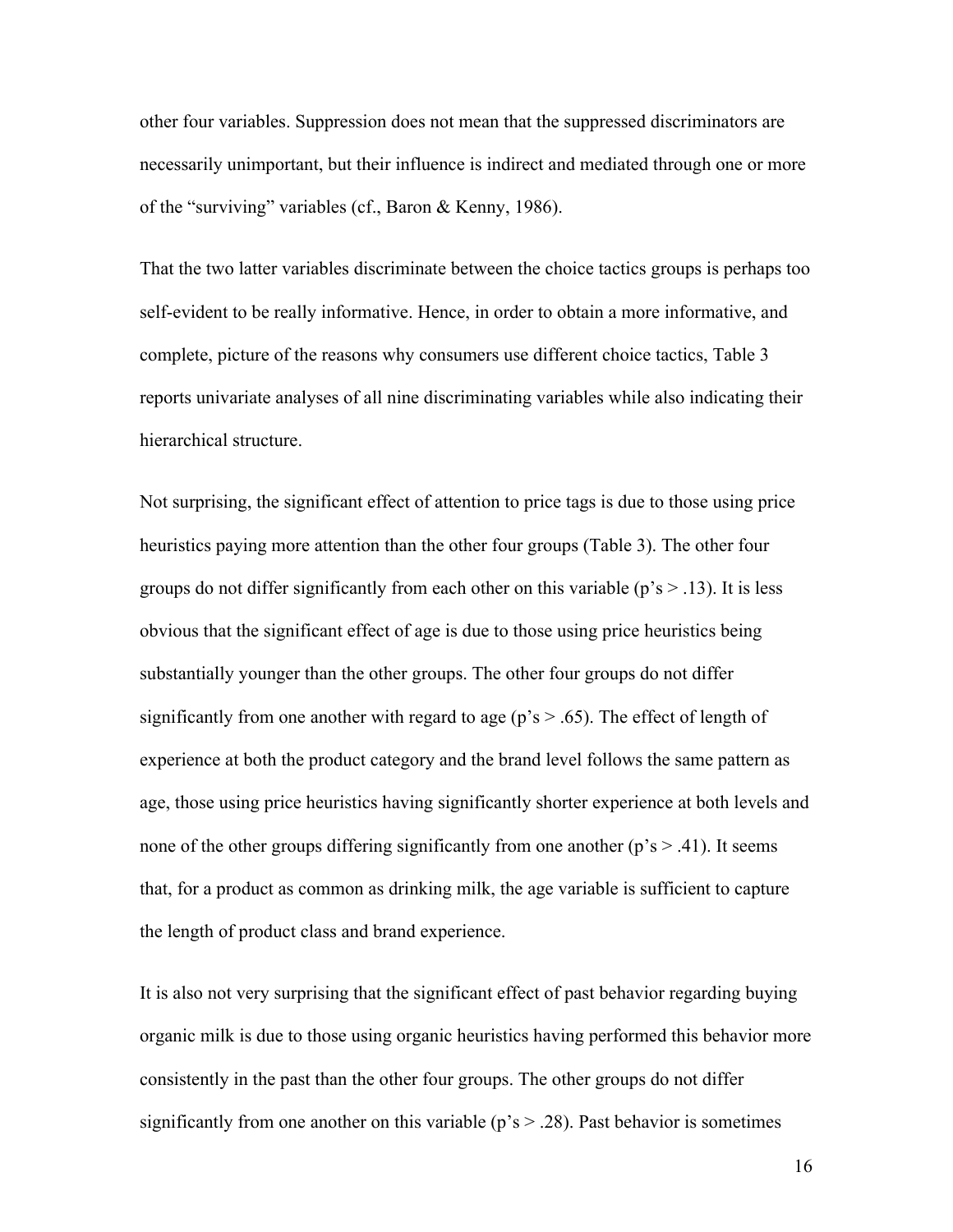assumed to reflect habit, especially if the behavior is performed frequently and in a stable context (e.g., Ouellette & Wood, 1998). Because past behavior is strongly correlated with involvement in buying organic food  $(r = .60)$ , it may actually reflect consumer loyalty rather than habit in this case. Be that as it may, this finding suggests that, as consumers repeatedly buy organic milk, they learn a useful choice heuristic, which helps them to reinforce that behavior pattern.

#### Insert Table 3 around here

Reflecting their strong correlation, the effect of involvement in buying organic food follows the exact same pattern as that of past behavior regarding organic milk. Those using organic heuristics are more involved in buying organic food than the other four groups. The other groups do not differ significantly from each other on this variable (p's  $> .83$ ).

The significant effect of brand preference is due to those using organic heuristics having significantly stronger brand preferences than those using price heuristics ( $p < .05$ ). The other three groups occupy an intermediate position on this variable. None of the two mentioned groups differ significantly from the other three groups and the other three groups do not differ significantly from each other on this variable ( $p's > .28$ ). With regard to brand loyalty, the pattern is similar, except that for this variable the price heuristics group is significantly different from both the habit heuristics group ( $p < .05$ ) and the organics group ( $p < 0.01$ ). Again, no other group differences were significant ( $p's > 0.11$ ).

In sum, two groups come out of the discriminant analysis with a more clearly distinct profile than the others: the price tactics group and the organic tactics group. The price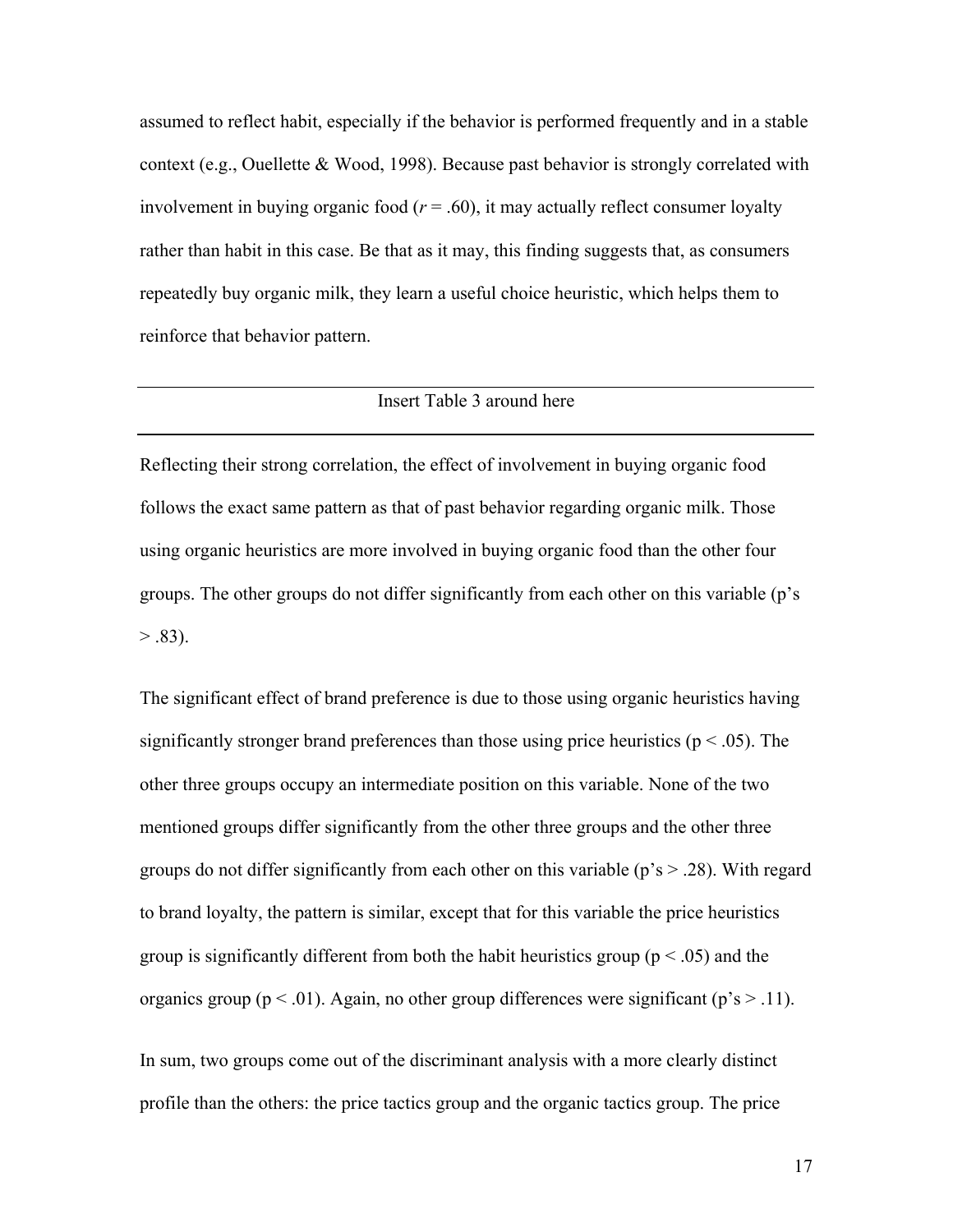tactics group is younger and has shorter experience with the product at both the product class and the brand level. Subjects in this group also have the weakest brand preferences, are the least brand loyal customers and have bought organic milk least in the past.

The fact that those using price heuristics are considerably younger than the other groups may have to do with young consumers (especially students) often living on a tight budget. Other factors that may play a role for the specific case are that the very young consumers are less likely to have the responsibility for a household and for children, factors that may increase normative influences as well as quality consciousness in older consumers. It seems logical that the younger age groups and those with shorter product class and brand experience will be under-represented in the habit tactics group.

The organic tactics group stands out with regard to the organic-related descriptors only. They have a substantially stronger history of buying organic milk than the other groups and they are also significantly more involved in buying organic food than the other groups. Besides this, they do not differ from the other groups, except for the price tactics group.

The three remaining groups (performance/affect tactics, normative tactics, and habit tactics) are not significantly different from one another on any of the included variables.

## **Discussion**

It is an obvious limitation of the data set that it did not make it possible to discriminate between three of the choice tactics groups. However, for the purpose of this paper, which is to investigate the impact on consumers' choice tactics of adding a "green" attribute to a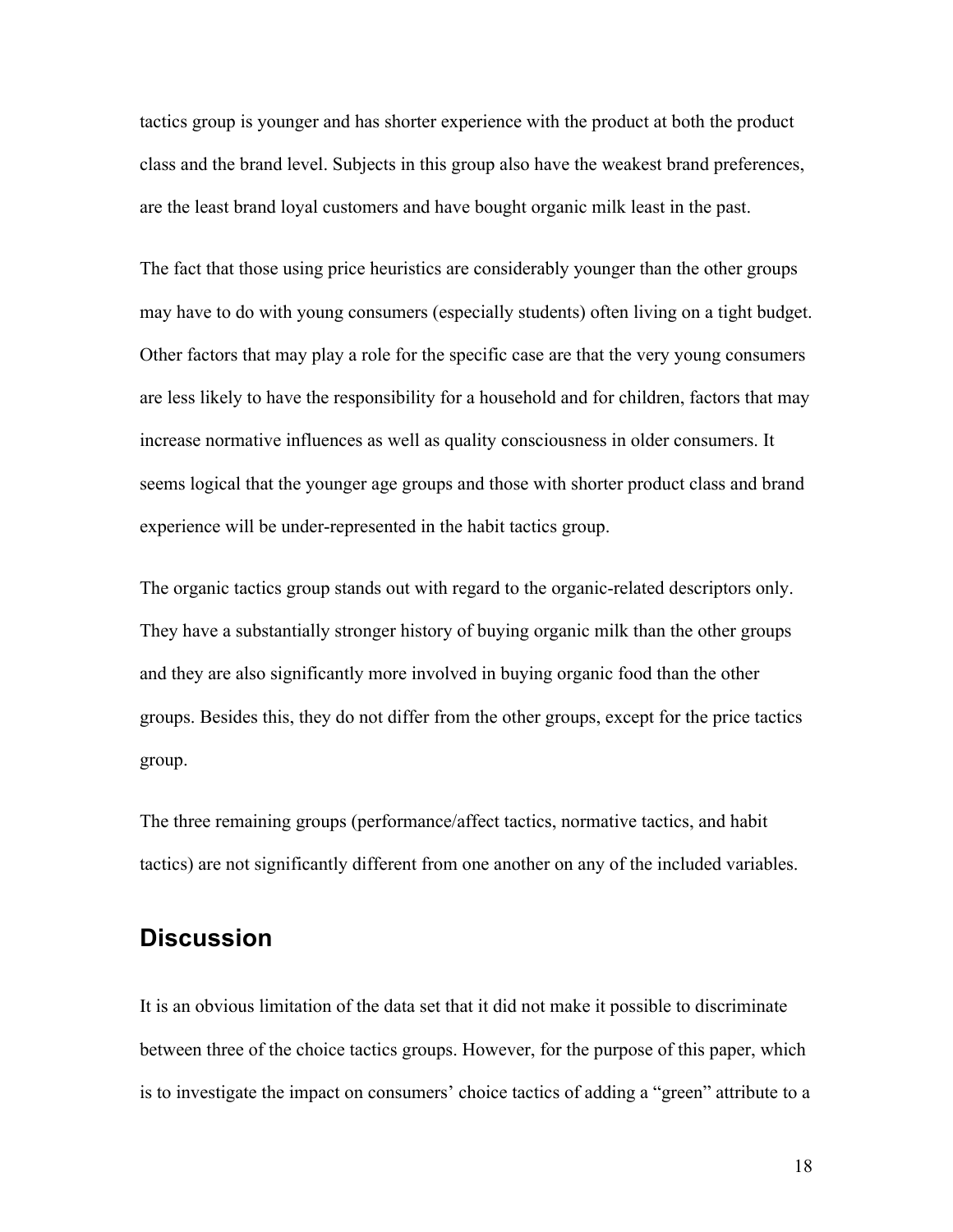common repeat purchase product, this is not a serious limitation, as long as it is possible to discriminate in a meaningful way between the consumers that are influenced by the "green" attribute and those that are not. The data obviously allow such meaningful discrimination.

The study confirms the previous finding that consumers use very little time and effort on decision-making in the buying situation when buying a common repeat purchase product. Further, it extends this finding to cases where the product has a "green" attribute. The "green" attribute links the product to an issue in which a segment of consumers is highly involved. Therefore, it seems likely that it will also increase consumer involvement in the decision-making when a product alternative has a "green" attribute. The observation data suggest that, if this is the case, it is at least not reflected in the amount of time and effort spent on decision-making in the store. The interviewed "organic" shoppers had considerable routine in choosing this product, which meant that they were able to make the decision as efficiently as the conventional shoppers.

However, the analysis of the reasons consumer give for their choices suggests that, when a common everyday product has a "green" attribute, starting to buy it is hardly the haphazard or random a process that is generally assumed for common everyday products (e.g., Hoyer, 1984). "Green" consumers are significantly more likely to cite multiple reasons for their choice, which suggests more (but perhaps not much more) deliberation in their choice process, at least in the past. More importantly, the hierarchical structure of the discriminating variables suggests that a high enduring involvement with the "green" issue was a basic reason why consumers started to buy this particular "green" product in the first place. This interpretation is consistent with other studies of why individuals start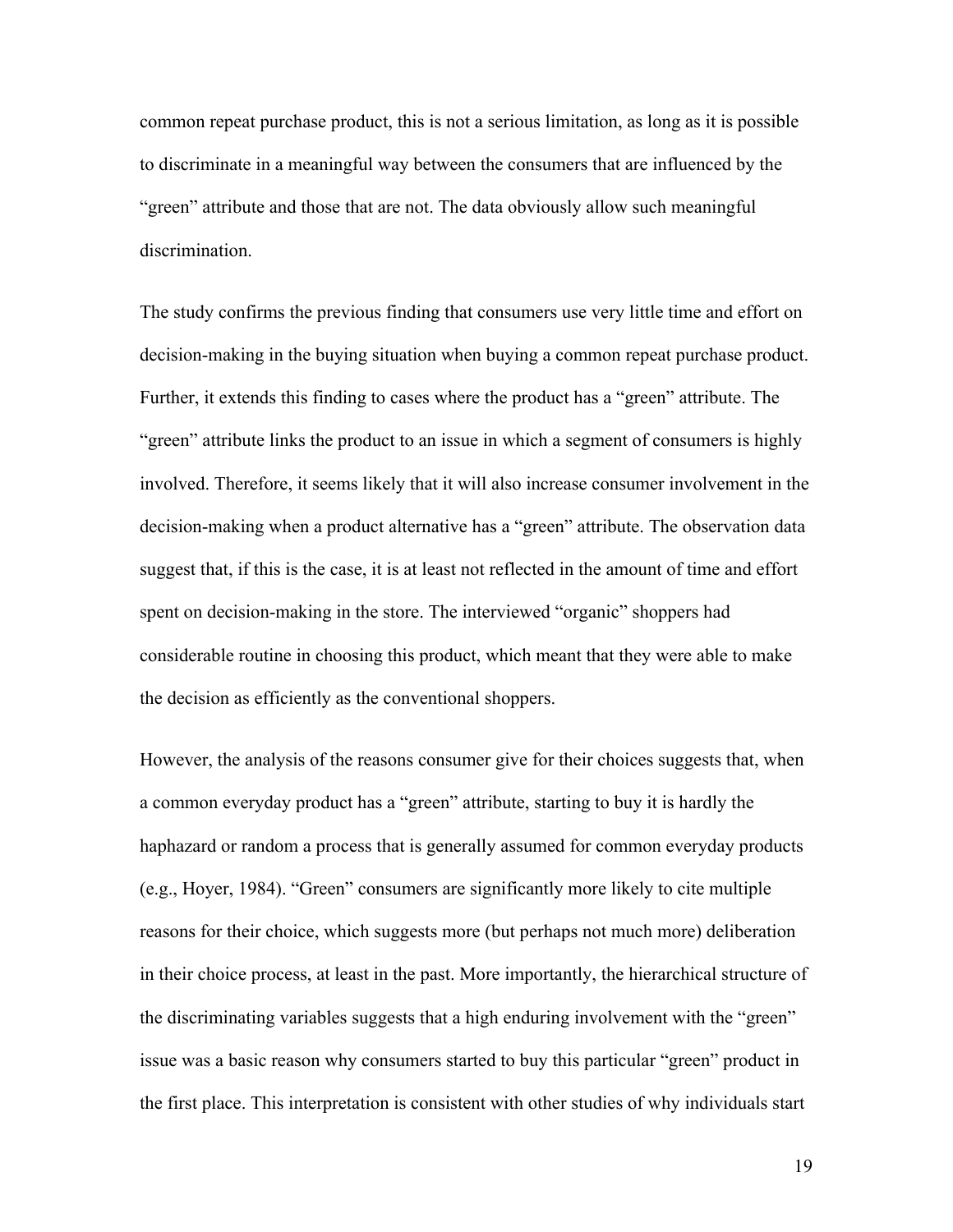performing a new environment-friendly behavior (e.g., Dahlstrand & Biel, 1997; Stern, Dietz, Kalof, & Guagnano, 1995). Because they are motivated as everybody else to minimize time and effort at the point-of-purchase (Hoyer, 1984; Payne, Bettman,  $\&$ Johnson, 1990), "green" consumers learn how to easily identify the "green" product as well as a simple heuristic that allows them to make a satisfactory choice with little effort.

Because of this learning process, the relationship between enduring involvement in the purchase of the studied "green" product and situational involvement in the choice, as reflected in the time and effort spent on choosing the product in the store, is actually slightly negative although only significant for two of the five descriptors in Table 1  $(r[time] = -.16, r[examined] = -.17, p's < .05)$ . One may speculate that these negative correlations reflect that the highly involved consumers experience less ambivalence when making this kind of choices and therefore rely on the adopted choice heuristic with greater confidence.

This study complements previous research on consumer decision-making with regard to common everyday products. We find that consumers do not use longer time or more effort when choosing a "green" than a conventional everyday product. Consumers are also as likely to use a habit-based heuristic for choosing a "green" as a conventional product. Still, consumer choices are influenced by their involvement in the "green" issue, but the influence is primarily mediated through the learning of a performance-based choice heuristic based on the "green" attribute as the performance criterion. By employing this choice heuristic, consumers make decisions about "green" everyday products as efficiently as they do about conventional products.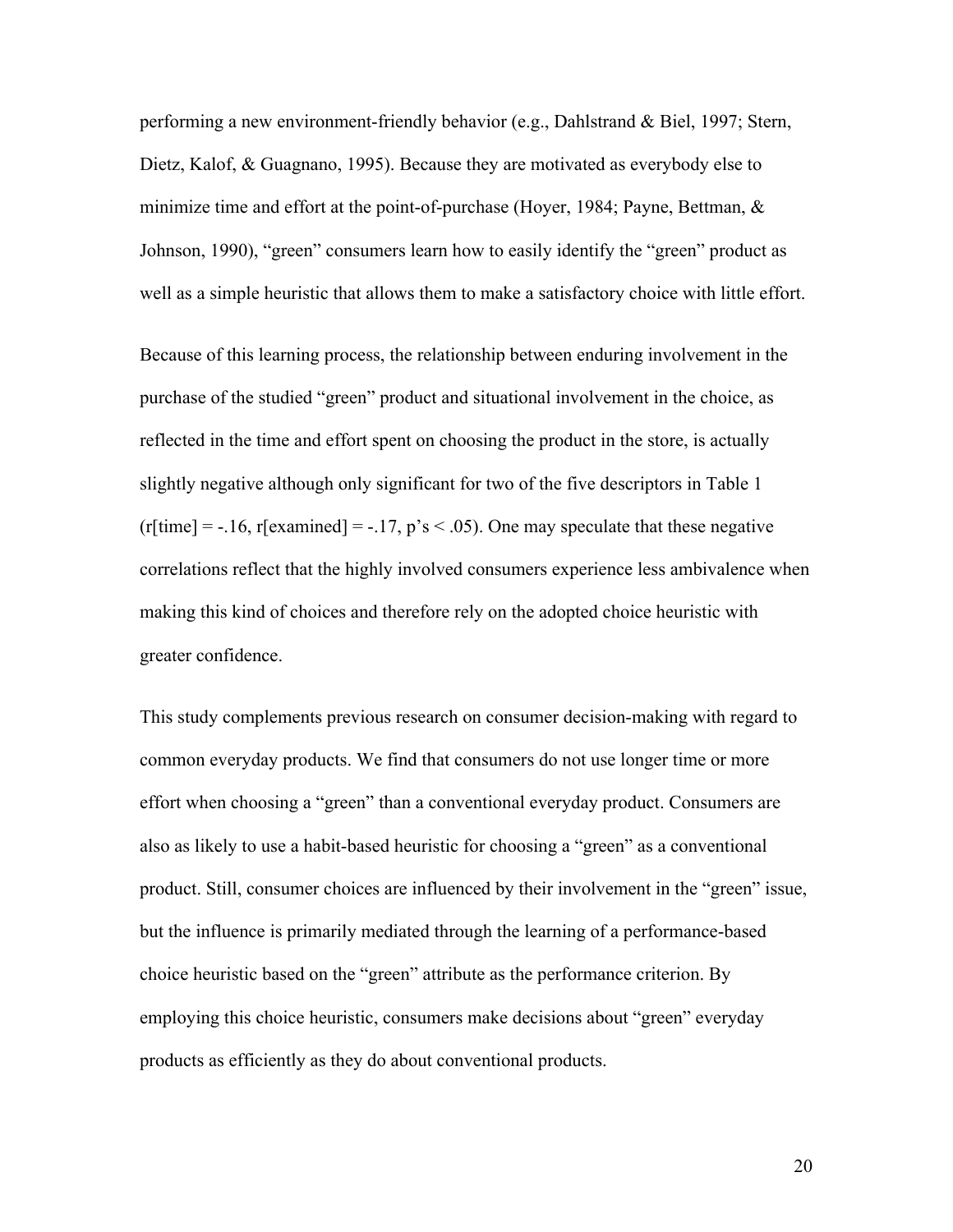## **References**

- Alden, D. L., Hoyer, W. D., & Wechasara, G. (1989). Choice strategies and involvement - a cross-cultural analysis. *Advances in Consumer Research, 16*, 119-126.
- Baron, R. M., & Kenny, D. A. (1986). The moderator-mediator variable distinction in social psychological research: conceptual, strategic, and statistical considerations. *Journal of Personality and Social Psychology, 51*(6), 1173-1182.

Biisgård, P. (2006). Rift om økomælken. *Mejeri*, 3.

- Bruner, G. C., Hensel, P. J., & James, K. E. (2005). *Marketing scales handbook. A compilation of multi-item measures for consumer behaviour and adverticing. Volume IV*. Chicago IL: Thomson South-Western. American Marketing Association.
- Chen, S., & Chaiken, S. (1999). The heuristic-systematic model in its broader context. In S. Chaiken & Y. Trope (Eds.), *Dual-process theories in social psychology* (pp. 73-96): Guilford Press.
- d'Astous, A., Bensouda, I., & Guindon, J. (1989). A re-examination of consumer decision-making for a repeat purchase product - Variations in product importance and purchase frequency. *Advances in Consumer Research, 16*, 433-438.
- Dahlstrand, U., & Biel, A. (1997). Pro-environmental habits: Propensity levels in behavioral change. *Journal of Applied Social Psychology, 27*, 588-602.
- de Ferran, F., & Grunert, K. G. (2007). French fair trade coffee buyers´ purchasing motives: An exploratory study using means-end chains analysis. *Food Quality and Preference, 18*, 218-229.
- Dickson, P. R., & Sawyer, A. G. (1990). The price knowledge and search of supermarket shoppers. *Journal of Marketing, 54*(3), 42-53.
- Dunlap, R. E. (2002). An enduring concern. *Public Perspective*(September/October), 10- 14.
- Fazio, R. H., & Towles-Schwen, T. (1999). The MODE model of attitude-behavior processes. In S. Chaiken & Y. Trope (Eds.), *Dual-process theories in social psychology* (pp. 97-116): Guilford Press.
- Foxall, G. R., & Pallister, J. G. (1998). Measuring purchase decision involvement for financial services: Comparison of the Zaichkowsky and Mittal scales. *International Journal of Bank Marketing, 16*(5), 180-194.
- Hoyer, W. D. (1984). An examination of consumer decision making for a common repeat purchase. *Journal of Consumer Research, 11*, 822-829.
- Kleiser, S. B., & Wagner, J. A. (1999). Understanding the pioneering advantage from the decision maker's perspective: The case of product involvement and the status quo bias. In E. J. Arnould & L. M. Scott (Eds.), *Advances in Consumer Research Volume 26* (pp. 593-597). Provo, UT: Association for Consumer Research.
- Macdonald, E. K., & Sharp, B. M. (2000). Brand awareness effects on consumer decision making for a common, repeat purchase product: A replication. *Journal of Business Research, 48*(1), 5-15.
- Manzo, L. C., & Weinstein, N. D. (1987). Behavioral commitment to environmental protection. A study of active and nonactive members of the Sierra Club. *Environment and Behavior, 1987*(19), 6.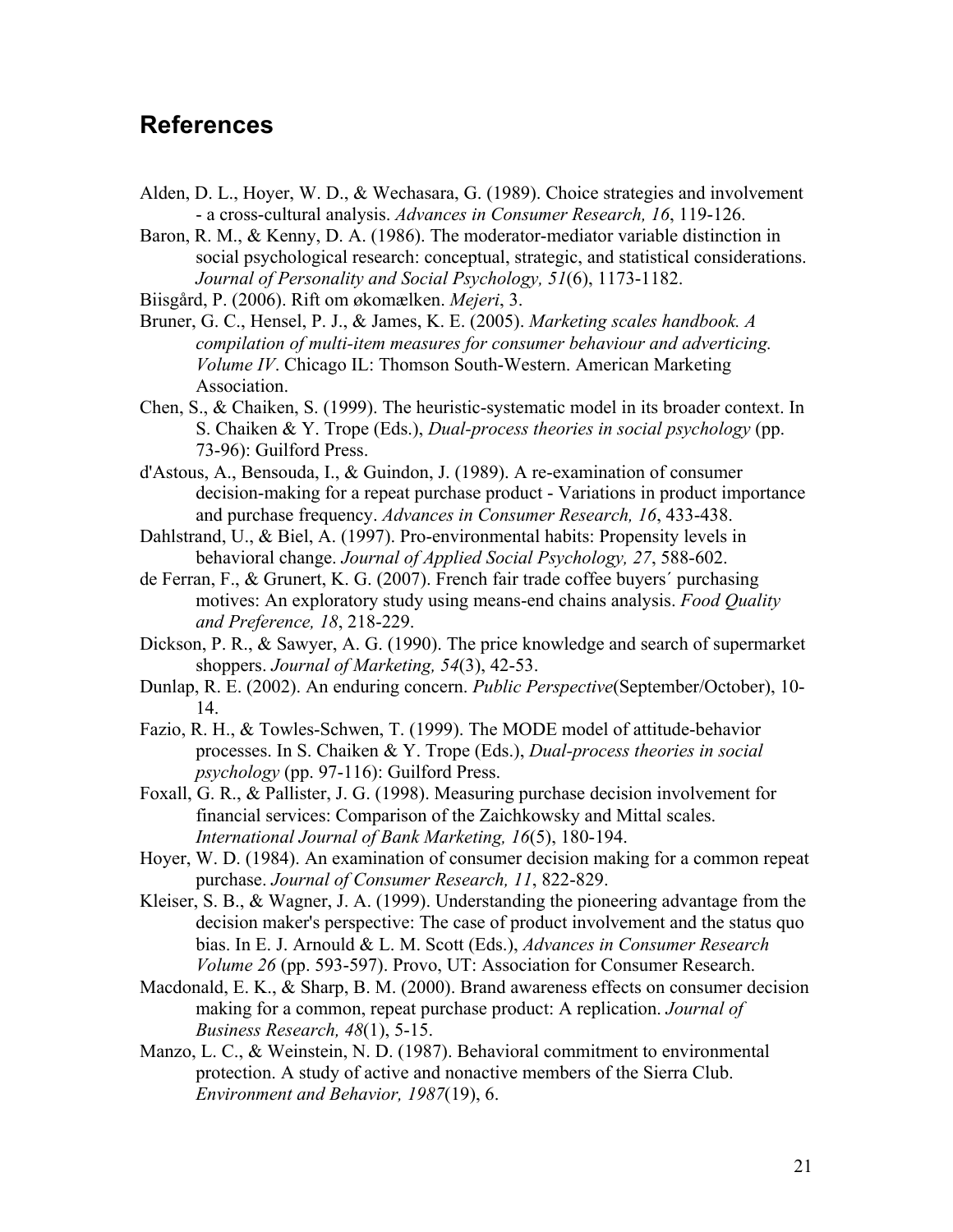- Ouellette, J. A., & Wood, W. (1998). Habit and intention in everyday life: The multiple processes by which past behavior predicts future behavior. *Psychological Bulletin, 124*, 54-74.
- Payne, J. W., Bettman, J. R., & Johnson, E. J. (1990). The adaptive decision maker: Effort and accuracy in choice. In R. M. Hogarth (Ed.), *Insights in decision making: A tribute to Hillel J. Einhorn* (pp. 129-153). Chicago: University of Chicago Press.
- Petty, R. E., Cacioppo, J. T., & Goldman, R. (1981). Personal involvement as a determinant of argument-based persuasion. *Journal of Personality and Social Psychology, 41*(5), 847-855.
- Pieters, R. G. M. (1988). Attitude-behavior relationships. In W. F. v. Raaij, G. M. v. Veldhoven & K. E. Wärneryd (Eds.), *Handbook of Economic Psychology* (pp. 144-204). Dordrecht: Kluwer Academic Publisher.
- Richins, M. L., Bloch, P. H., & McQuarrie, E. F. (1992). How enduring and situational involvement combine to create involvement responses. *Journal of Consumer Psychology, 1*, 143-154.
- Schifferstein, H. N. J., & Oude Ophuis, P. A. M. (1998). Health-related determinants of organic food consumption in the Netherlands. *Food Quality and Preference, 9*, 119-133.
- Stern, P. C., Dietz, T., Kalof, L., & Guagnano, G. (1995). Values, beliefs, and proenvironmental action: Attitude formation toward emergent attitude objects. *Journal of Applied Social Psychology, 25*, 1611-1636.
- Thøgersen, J. (2002). Promoting green consumer behavior with eco-labels. In T. Dietz & P. Stern (Eds.), *New tools for environmental protection: Education, information, and voluntary measures* (pp. 83-104). Washington DC: National Academy Press.
- Vining, J., & Ebreo, A. (1990). What makes a recycler? A comparison of recyclers and nonrecyclers. *Environment and Behavior, 22*(1), 55-73.
- Zaichkowsky, J. L. (1985). Measuring the involvement construct. *Journal of Consumer Research, 12*(December), 341-352.
- Zanoli, R., & Naspetti, S. (2002). Consumer motivations in the purchase of organic food. A means-end approach. *British Food Journal, 104*(8), 643-653.
- Zikmund, W. G. (2000). *Business research methods (6th edition)*: Harcourt College Publishers.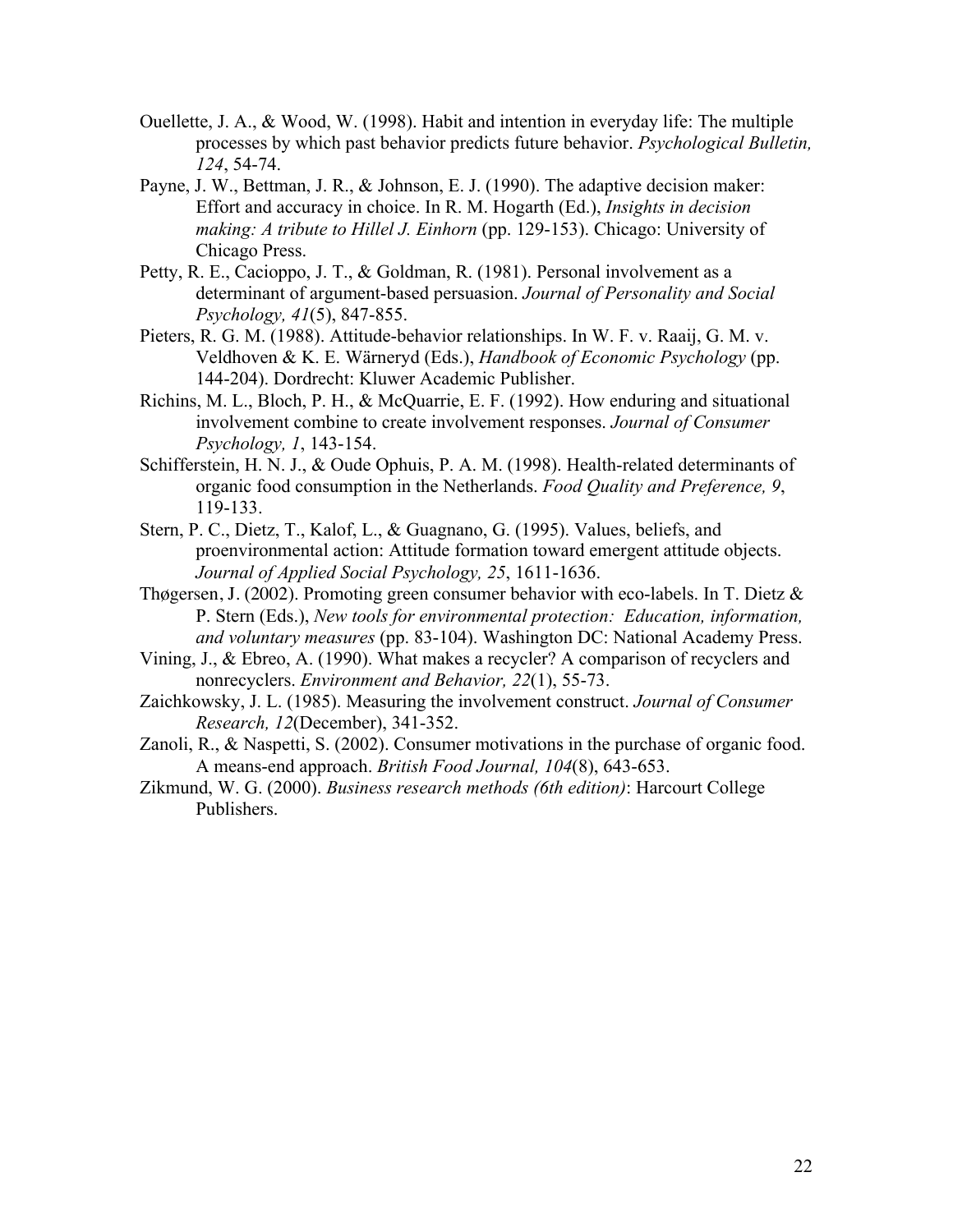|                                                       |       | Frequency distribution proportions |           |                |           |        |
|-------------------------------------------------------|-------|------------------------------------|-----------|----------------|-----------|--------|
|                                                       | Means | $\mathbf{0}$                       | 1         | $\overline{2}$ | 3         | 4      |
| Number of milk cartons examined<br>(organic)          | 1.22  | 0.00                               | 0.81      | 0.17           | 0.00      | 0.02   |
| Number of milk cartons examined<br>(conventional)     | 1.21  | 0.00                               | 0.83      | 0.14           | 0.03      | 0.00   |
| Number of milk cartons picked up<br>(organic)         | 1.13  | 0.00                               | 0.88      | 0.13           | 0.00      | 0.00   |
| Number of milk cartons picked up<br>(conventional)    | 1.02  | 0.00                               | 0.98      | 0.03           | 0.00      | 0.00   |
| Number of within-brand<br>comparisons (organic)       | 0.11  | 0.89                               | 0.11      | 0.00           | 0.00      | 0.00   |
| Number of within-brand<br>comparisons (conventional)  | 0.11  | 0.90                               | 0.09      | 0.01           | 0.00      | 0.00   |
| Number of between-brand<br>comparisons (organic)      | 0.11  | 0.91                               | 0.08      | 0.02           | 0.00      | 0.00   |
| Number of between-brand<br>comparisons (conventional) | 0.10  | 0.90                               | 0.10      | 0.00           | 0.00      | 0.00   |
|                                                       |       | Frequency distribution seconds     |           |                |           |        |
|                                                       |       | $0 - 10$                           | $11 - 20$ | $21 - 30$      | $31 - 40$ | $41 -$ |
| Total time in seconds (organic)                       | 4.45  | 0.84                               | 0.14      | 0.02           | 0.00      | 0.00   |

(conventional) 5.09 0.84 0.14 0.02 0.00 0.01

Table 1: Summary of search data separately for "organic" and "conventional" consumers<sup>1</sup>

 $1 \text{ N (organic)} = 64, \text{ N (conventional)} = 121.$ 

Total time in seconds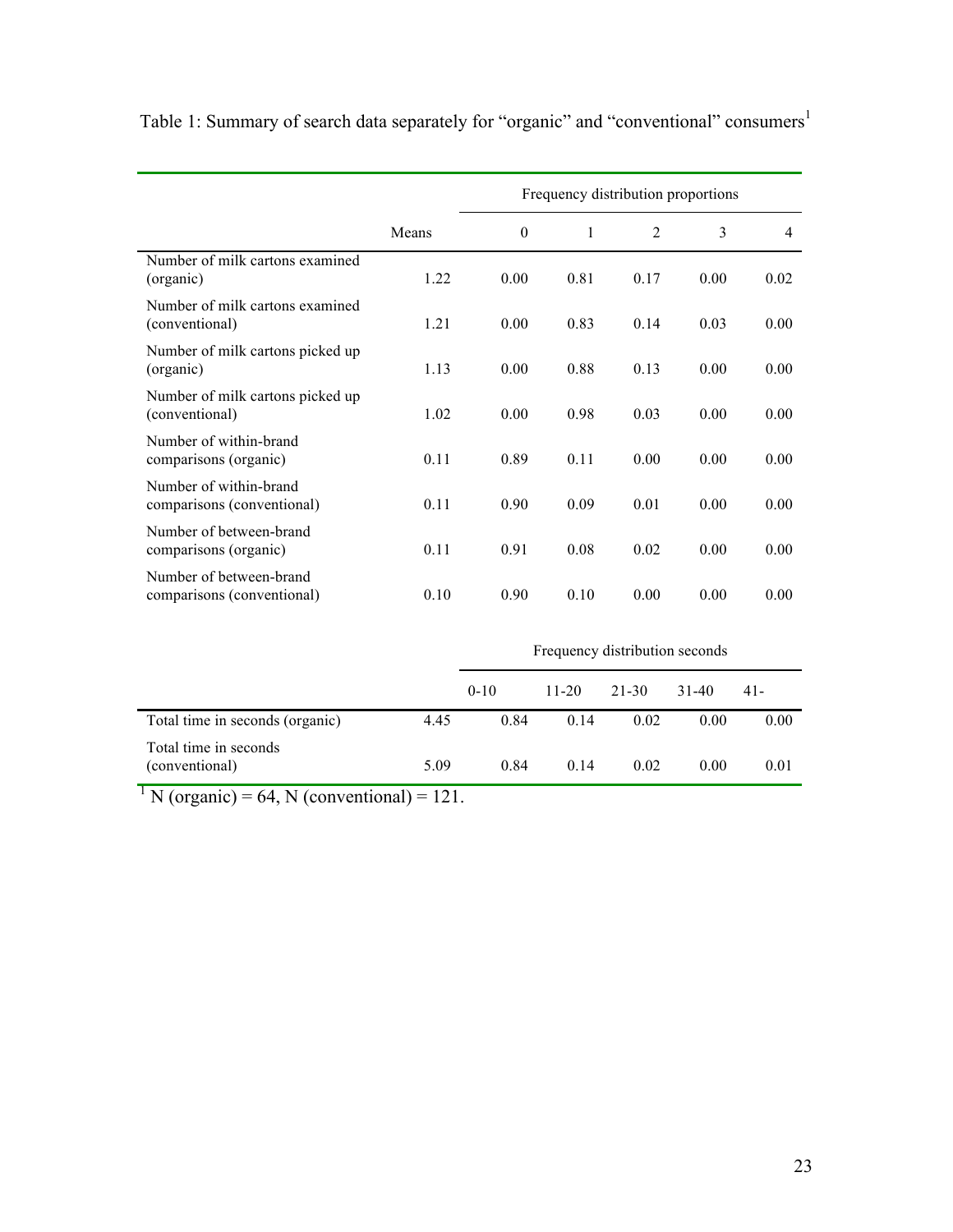|                             |                |            | Non-       |            |  |
|-----------------------------|----------------|------------|------------|------------|--|
|                             |                |            | organic    | Organic    |  |
|                             |                |            | consumers, | consumers, |  |
|                             |                | Total      | $N = 101$  | $N = 54$   |  |
|                             | Total          |            |            |            |  |
|                             | number of      |            |            |            |  |
| Response                    | consumers      | Percentage | Percentage | Percentage |  |
| Price tactics               | 29             | 18.8       | 26.7       | 3.7        |  |
| Cheapest                    | 21             | 13.6       | 7.9        | 0.0        |  |
| The price                   | 8              | 5.2        | 18.8       | 3.7        |  |
| Affect tactics              | 10             | 7.8        | 7.9        | 7.4        |  |
| Avoids Arla (biggest dairy) | 8              | 5.2        | 5.9        | 3.7        |  |
| Like the brand              | $\overline{2}$ | 1.3        | 2.0        | 0.0        |  |
| Small dairy                 | 1              | 0.7        | 0.0        | 1.9        |  |
| Like it                     | $\mathbf{1}$   | 0.7        | 0.0        | 1.9        |  |
| Performance tactics         | 50             | 32.5       | 20.8       | 53.7       |  |
| Organic                     | 19             | 12.3       | 0.0        | 35.2       |  |
| Taste                       | 10             | 6.5        | 6.9        | 5.6        |  |
| Low fat                     | 8              | 5.2        | 6.9        | 1.9        |  |
| Keeps fresh longer          | 6              | 3.9        | 3.0        | 5.6        |  |
| Health                      | $\overline{4}$ | 2.6        | 3.0        | 1.9        |  |
| Package                     | 3              | 2.0        | 1.0        | 3.7        |  |
| Normative tactics           | 13             | 8.4        | 11.9       | 1.9        |  |
| For family                  | $\overline{7}$ | 4.6        | 5.9        | 1.9        |  |
| For girlfriend              | 3              | 2.0        | 3.0        | 0.0        |  |
| For others                  | $\overline{2}$ | 1.3        | 2.0        | 0.0        |  |
| Used to from home           | $\mathbf{1}$   | 0.7        | 1.0        | 0.0        |  |
| Habit tactics               | 22             | 14.3       | 15.8       | 11.1       |  |
| Habit                       | 21             | 13.6       | 15.8       | 9.3        |  |
| Bought many years           | $\mathbf{1}$   | 0.7        | 0.0        | 1.9        |  |
| Nonclassified               | 10             | 6.5        | 8.9        | 1.9        |  |
| Multiple statements         | 19             | 11.7       | 7.9        | 20.4       |  |
| Organic one of them         | 11             | 6.5        | 0.9        | 18.5       |  |
| Total                       | 155            | 100.0      | 100.0      | 100.0      |  |

Table 2: Responses to open-ended choice tactics question